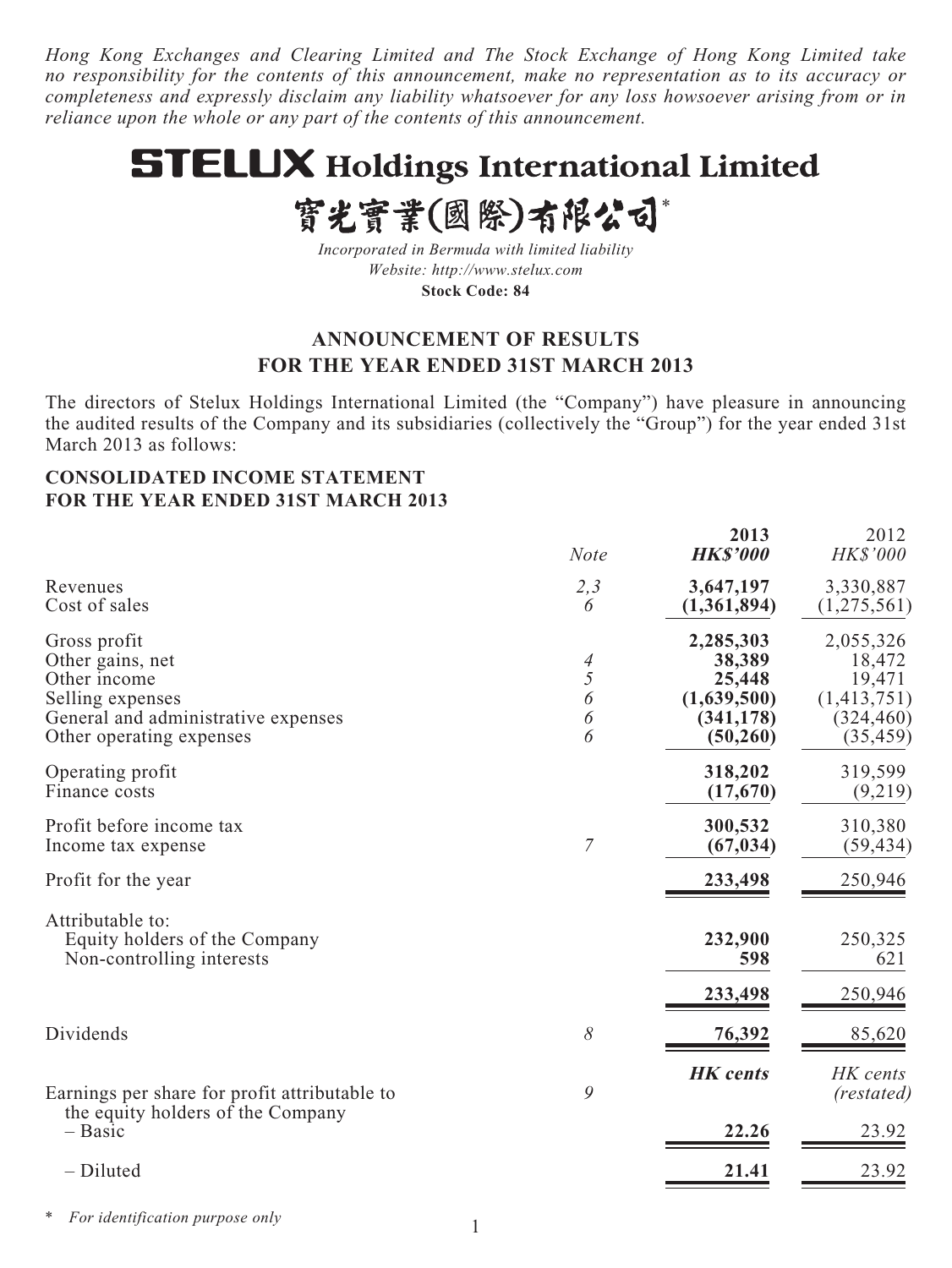# **CONSOLIDATED STATEMENT OF COMPREHENSIVE INCOME FOR THE YEAR ENDED 31ST MARCH 2013**

|                                                     | 2013            | 2012     |
|-----------------------------------------------------|-----------------|----------|
|                                                     | <b>HK\$'000</b> | HK\$'000 |
| Profit for the year                                 | 233,498         | 250,946  |
| Other comprehensive income:                         |                 |          |
| Exchange differences                                | 3,892           | (4,057)  |
| Revaluation of available-for-sale financial assets  | 27              | 951      |
| Other comprehensive income for the year, net of tax | 3,919           | (3,106)  |
| Total comprehensive income for the year             | 237,417         | 247,840  |
| Attributable to:                                    |                 |          |
| Equity holders of the Company                       | 236,666         | 247,377  |
| Non-controlling interests                           | 751             | 463      |
| Total comprehensive income for the year             | 237,417         | 247,840  |
|                                                     |                 |          |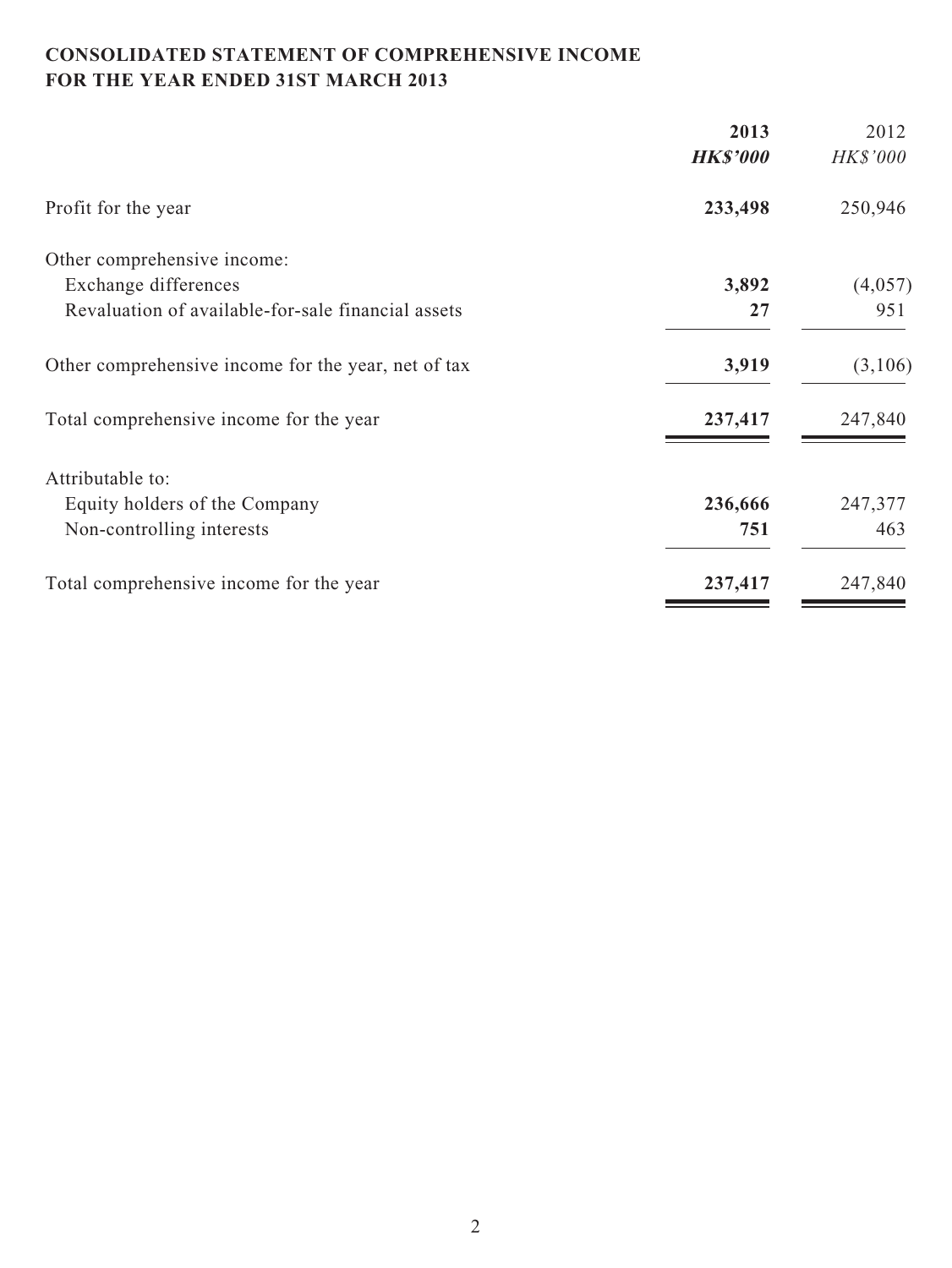#### **CONSOLIDATED BALANCE SHEET AS AT 31ST MARCH 2013**

|                                                                                            | <b>Note</b> | 2013<br><b>HK\$'000</b> | 2012<br>HK\$'000    |
|--------------------------------------------------------------------------------------------|-------------|-------------------------|---------------------|
| <b>ASSETS</b>                                                                              |             |                         |                     |
| Non-current assets<br>Property, plant and equipment<br>Investment property                 |             | 511,416                 | 376,728<br>66,000   |
| Prepayment of lease premium                                                                |             | 60,079                  | 64,477              |
| Intangible assets                                                                          |             | 60,497                  | 60,323              |
| Deferred tax assets                                                                        |             | 60,416                  | 61,997              |
| Available-for-sale financial assets<br>Debtors, deposits and prepayments                   | 10          | 15,617<br>183,580       | 15,590<br>127,461   |
|                                                                                            |             | 891,605                 | 772,576             |
| Current assets                                                                             |             |                         |                     |
| <b>Stocks</b>                                                                              |             | 1,167,029               | 1,008,902           |
| Debtors, deposits and prepayments                                                          | 10          | 314,565                 | 328,173             |
| Bank balances and cash                                                                     |             | 388,330                 | 220,855             |
|                                                                                            |             | 1,869,924               | 1,557,930           |
| Total assets                                                                               |             | 2,761,529               | 2,330,506           |
| <b>EQUITY</b><br>Capital and reserves attributable to the equity<br>holders of the Company |             |                         |                     |
| Share capital<br>Reserves                                                                  |             | 104,647<br>1,292,345    | 95,134<br>1,077,651 |
| Shareholders' funds<br>Non-controlling interests                                           |             | 1,396,992<br>8,179      | 1,172,785<br>8,656  |
| Total equity                                                                               |             | 1,405,171               | 1,181,441           |
| <b>LIABILITIES</b><br>Non-current liabilities                                              |             |                         |                     |
| Deferred tax liabilities<br><b>Borrowings</b>                                              |             | 2,337<br>143,364        | 2,752<br>85,688     |
| Convertible bonds                                                                          |             | 316,419                 |                     |
|                                                                                            |             | 462,120                 | 88,440              |
| Current liabilities                                                                        |             |                         |                     |
| Creditors and accruals                                                                     | 11          | 518,147                 | 593,570             |
| Income tax payable                                                                         |             | 24,811                  | 44,554              |
| <b>Borrowings</b>                                                                          |             | 351,280                 | 422,501             |
|                                                                                            |             | 894,238                 | 1,060,625           |
| <b>Total liabilities</b>                                                                   |             | 1,356,358               | 1,149,065           |
| Total equity and liabilities                                                               |             | 2,761,529               | 2,330,506           |
| Net current assets                                                                         |             | 975,686                 | 497,305             |
| Total assets less current liabilities                                                      |             | 1,867,291               | 1,269,881           |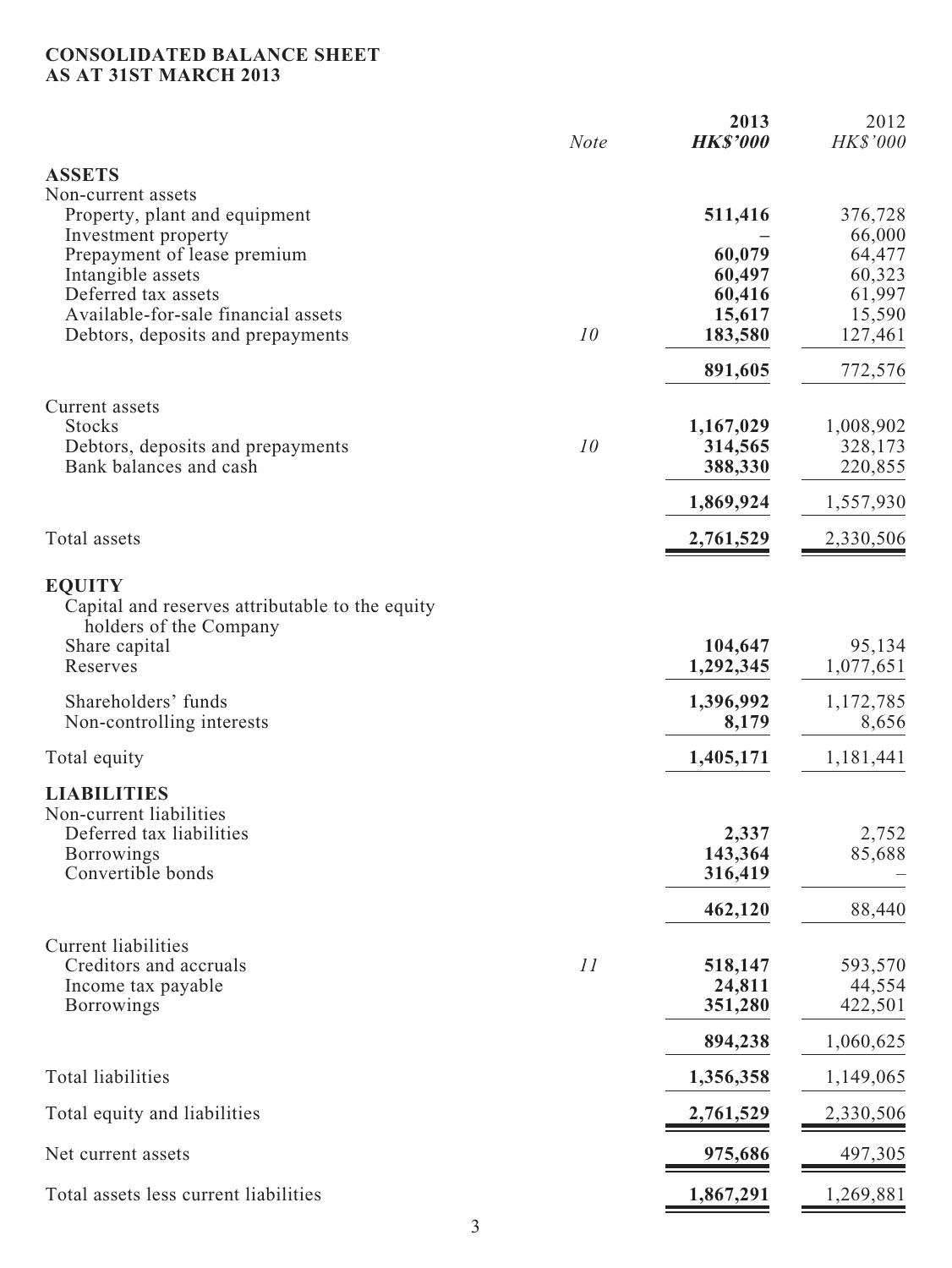## **NOTES:–**

#### **1. BASIS OF PREPARATION**

The consolidated financial statements of the Group have been prepared in accordance with Hong Kong Financial Reporting Standards ("HKFRS"). The consolidated financial statements have been prepared under the historical cost convention, except that investment property, available-for-sale financial assets, and certain financial assets and financial liabilities (including derivative instruments) are measured at fair value, as appropriate.

The preparation of financial statements in conformity with HKFRS requires the use of certain critical accounting estimates. It also requires management to exercise its judgement in the process of applying the Group's accounting policies.

#### **Adoption of new standards and amendments to standards**

The following new standards and amendments to standards and interpretations are mandatory for the first time for the financial year beginning 1st April 2012 and are adopted by the Group:

| HKFRS 1 (Amendment) | Severe hyperinflation and removal of fixed dates for first-time adopters |
|---------------------|--------------------------------------------------------------------------|
| HKFRS 7 (Amendment) | Financial instruments: disclosures on transfer of financial assets       |
| HKAS 12 (Amendment) | Deferred tax: recovery of underlying assets                              |

The Group has early adopted HKAS 12 (Amendment) retrospectively for the financial year ended 31st March 2012. The early adoption of this amendment did not result in any significant financial impact to the Group for the years ended 31st March 2012 and before.

The adoption of the other amendments to standards above has no significant impact on the results and financial position of the Group.

#### **2. SEGMENT INFORMATION**

The chief operating decision-makers have been identified as the executive directors. The executive directors review the Group's financial information mainly from product and geographical perspectives. From a geographical perspective, management assesses the performance of watch and optical operations in Hong Kong, Macau and Mainland China and rest of Asia.

Sales between operating segments are carried out on terms equivalent to those prevailing in arm's length transactions. The executive directors assess the performance of the operating segments based on a measure of adjusted earnings before interest and tax (EBIT). This measurement basis excludes unallocated income and net corporate expenses.

Net corporate expenses mainly represent staff costs and provision for senior management bonus. Unallocated assets represent equipment and debtors at corporate level, available-for-sale financial assets, deferred tax assets and bank balances and cash. Unallocated liabilities represent creditors and accruals at corporate level, borrowings, convertible bonds, deferred tax liabilities and income tax payable.

Other segment primarily relates to rental income received from an investment property in Macau and building management fee income from a related company.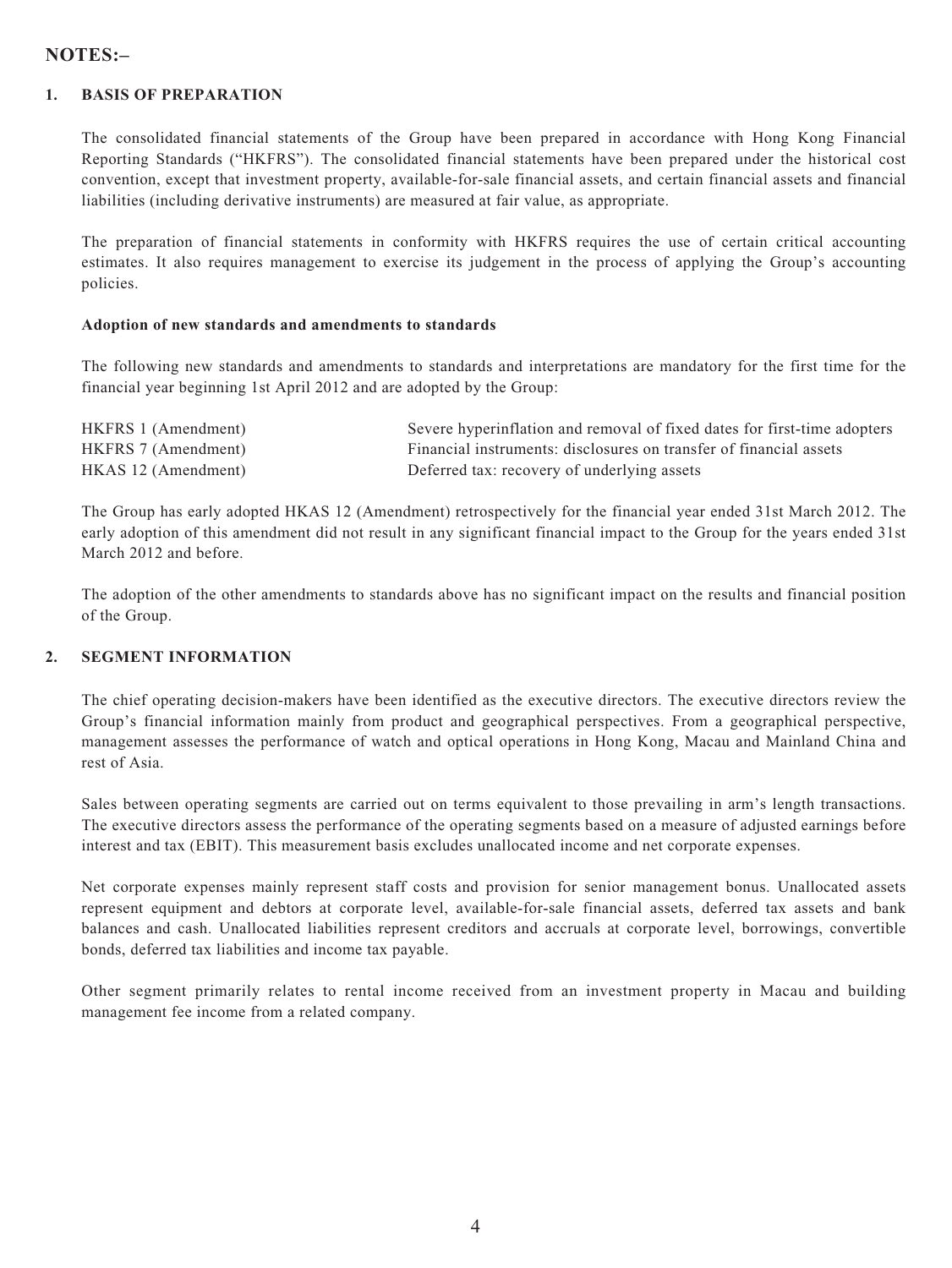|                          |                          |                         |                          | For the year ended 31st March 2013 |                            |                            |                                 |
|--------------------------|--------------------------|-------------------------|--------------------------|------------------------------------|----------------------------|----------------------------|---------------------------------|
|                          | Watch retail             |                         | <b>Optical retail</b>    |                                    |                            |                            |                                 |
|                          | Hong Kong,               |                         | Hong Kong,               |                                    |                            |                            |                                 |
|                          | Macau and                |                         | Macau and                |                                    |                            |                            |                                 |
|                          | Mainland                 | Rest of                 | Mainland                 | Rest of                            | Wholesale                  | Other                      | Group                           |
|                          | China<br><b>HK\$'000</b> | Asia<br><b>HK\$'000</b> | China<br><b>HK\$'000</b> | Asia<br><b>HK\$'000</b>            | trading<br><b>HK\$'000</b> | segment<br><b>HK\$'000</b> | <b>Total</b><br><b>HK\$'000</b> |
| Revenues                 |                          |                         |                          |                                    |                            |                            |                                 |
| Gross segment            | 1,446,474                | 561,936                 | 864,105                  | 320,776                            | 867,910                    | 17,581                     | 4,078,782                       |
| Inter-segment            |                          |                         |                          |                                    | (415, 174)                 | (16, 411)                  | (431, 585)                      |
|                          | 1,446,474                | 561,936                 | 864,105                  | 320,776                            | 452,736                    | 1,170                      | 3,647,197                       |
| Segment results          | 192,115                  | 20,795                  | 29,144                   | 17,794                             | 96,791                     | 24,877                     | 381,516                         |
| Unallocated income       |                          |                         |                          |                                    |                            |                            | 4,509                           |
| Net corporate expenses   |                          |                         |                          |                                    |                            |                            | (67, 823)                       |
| Operating profit         |                          |                         |                          |                                    |                            |                            | 318,202                         |
| Finance costs            |                          |                         |                          |                                    |                            |                            | (17,670)                        |
| Profit before income tax |                          |                         |                          |                                    |                            |                            | 300,532                         |
| Income tax expense       |                          |                         |                          |                                    |                            |                            | (67, 034)                       |
| Profit for the year      |                          |                         |                          |                                    |                            |                            | 233,498                         |

|                                              | For the year ended 31st March 2013                              |                                    |                                                                 |                                    |                                                                    |                                       |         |                                   |
|----------------------------------------------|-----------------------------------------------------------------|------------------------------------|-----------------------------------------------------------------|------------------------------------|--------------------------------------------------------------------|---------------------------------------|---------|-----------------------------------|
|                                              | Watch retail                                                    |                                    | Optical retail                                                  |                                    |                                                                    |                                       |         | Group<br>Total<br><b>HK\$'000</b> |
|                                              | Hong Kong,<br>Macau and<br>Mainland<br>China<br><b>HK\$'000</b> | Rest of<br>Asia<br><b>HK\$'000</b> | Hong Kong,<br>Macau and<br>Mainland<br>China<br><b>HK\$'000</b> | Rest of<br>Asia<br><b>HK\$'000</b> | Other<br>Wholesale<br>trading<br><b>HK\$'000</b><br><b>HKS'000</b> | segment Unallocated<br><b>HKS'000</b> |         |                                   |
| Capital expenditures                         | (34, 532)                                                       | (75, 297)                          | (27, 211)                                                       | (19, 851)                          | (4,127)                                                            | (9)                                   | (2,104) | (163, 131)                        |
| Depreciation                                 | (36, 222)                                                       | (24,894)                           | (29,290)                                                        | (18, 374)                          | (1,165)                                                            | (5,301)                               | (993)   | (116, 239)                        |
| Amortisation of prepayment                   |                                                                 |                                    |                                                                 |                                    |                                                                    |                                       |         |                                   |
| of lease premium                             |                                                                 | (4,069)                            | $\qquad \qquad -$                                               | (3,404)                            |                                                                    |                                       |         | (7, 473)                          |
| Fair value gain of an<br>investment property |                                                                 |                                    |                                                                 |                                    |                                                                    | 30,000                                | -       | 30,000                            |
| Provision for stocks                         | (7, 283)                                                        | (5,074)                            | (4, 168)                                                        | (2,066)                            | (4, 480)                                                           |                                       |         | (23, 071)                         |
| Impairment of property, plant                |                                                                 |                                    |                                                                 |                                    |                                                                    |                                       |         |                                   |
| and equipment                                | (1,190)                                                         | (2,168)                            | (4,262)                                                         | (1,904)                            |                                                                    |                                       |         | (9, 524)                          |
| Write back of<br>provision/(provision)       |                                                                 |                                    |                                                                 |                                    |                                                                    |                                       |         |                                   |
| for onerous contracts                        | 1,242                                                           |                                    | (3,074)                                                         |                                    |                                                                    |                                       |         | (1, 832)                          |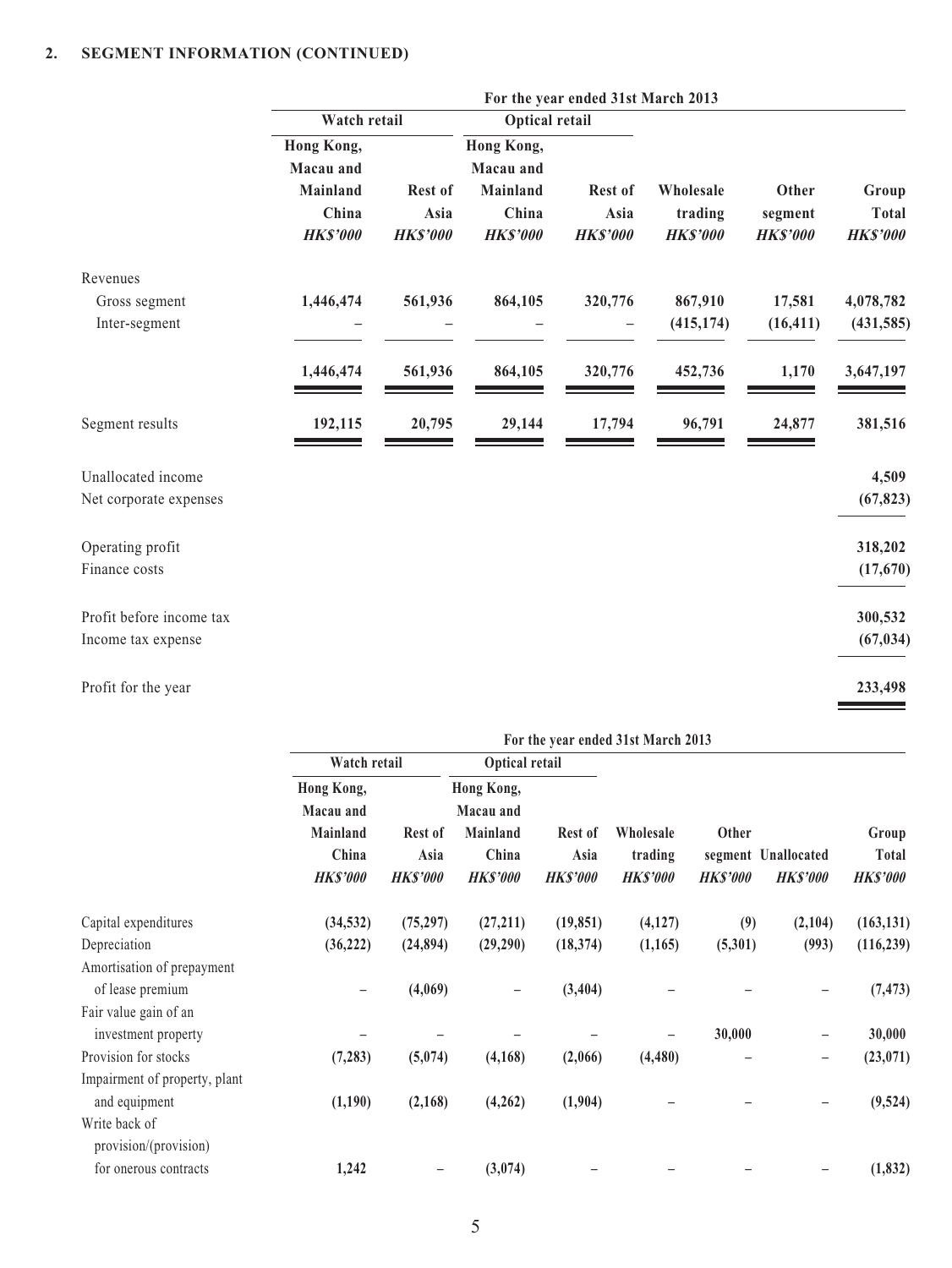|                                                | As at 31st March 2013                                           |                                           |                                                                        |                                           |                                         |                                    |                                          |  |
|------------------------------------------------|-----------------------------------------------------------------|-------------------------------------------|------------------------------------------------------------------------|-------------------------------------------|-----------------------------------------|------------------------------------|------------------------------------------|--|
|                                                | Watch retail                                                    |                                           |                                                                        | <b>Optical retail</b>                     |                                         |                                    |                                          |  |
|                                                | Hong Kong,<br>Macau and<br>Mainland<br>China<br><b>HK\$'000</b> | <b>Rest of</b><br>Asia<br><b>HK\$'000</b> | Hong Kong,<br>Macau and<br><b>Mainland</b><br>China<br><b>HK\$'000</b> | <b>Rest of</b><br>Asia<br><b>HK\$'000</b> | Wholesale<br>trading<br><b>HK\$'000</b> | Other<br>segment<br><b>HKS'000</b> | Group<br><b>Total</b><br><b>HK\$'000</b> |  |
| Segment assets<br>Unallocated assets           | 704,677                                                         | 429,935                                   | 331,289                                                                | 210,007                                   | 369,527                                 | 210,729                            | 2,256,164<br>505,365                     |  |
| Total assets                                   |                                                                 |                                           |                                                                        |                                           |                                         |                                    | 2,761,529                                |  |
| Segment liabilities<br>Unallocated liabilities | 205,451                                                         | 56,056                                    | 134,606                                                                | 43,862                                    | 43,940                                  | 655                                | 484,570<br>871,788                       |  |
| Total liabilities                              |                                                                 |                                           |                                                                        |                                           |                                         |                                    | 1,356,358                                |  |

| For the year ended 31st March 2012 |          |                         |          |                |          |            |
|------------------------------------|----------|-------------------------|----------|----------------|----------|------------|
|                                    |          |                         |          |                |          |            |
| Hong Kong,<br>Macau and            |          | Hong Kong,<br>Macau and |          |                |          |            |
| Mainland                           | Rest of  | Mainland                | Rest of  | Wholesale      | Other    | Group      |
| China                              | Asia     | China                   | Asia     | trading        | segment  | Total      |
| HK\$'000                           | HK\$'000 | HK\$'000                | HK\$'000 | HK\$'000       | HK\$'000 | HK\$'000   |
|                                    |          |                         |          |                |          |            |
| 1,268,441                          | 535,073  | 800,005                 | 301,071  | 896,970        | 15,512   | 3,817,072  |
|                                    |          |                         |          | (472, 233)     | (13,952) | (486, 185) |
| 1,268,441                          | 535,073  | 800,005                 | 301,071  | 424,737        | 1,560    | 3,330,887  |
| 171,388                            | 19,366   | 65,586                  | 18,900   | 94,438         | 9,395    | 379,073    |
|                                    |          |                         |          |                |          | 4,773      |
|                                    |          |                         |          |                |          | (64, 247)  |
|                                    |          |                         |          |                |          | 319,599    |
|                                    |          |                         |          |                |          | (9,219)    |
|                                    |          |                         |          |                |          | 310,380    |
|                                    |          |                         |          |                |          | (59, 434)  |
|                                    |          |                         |          |                |          | 250,946    |
|                                    |          | Watch retail            |          | Optical retail |          |            |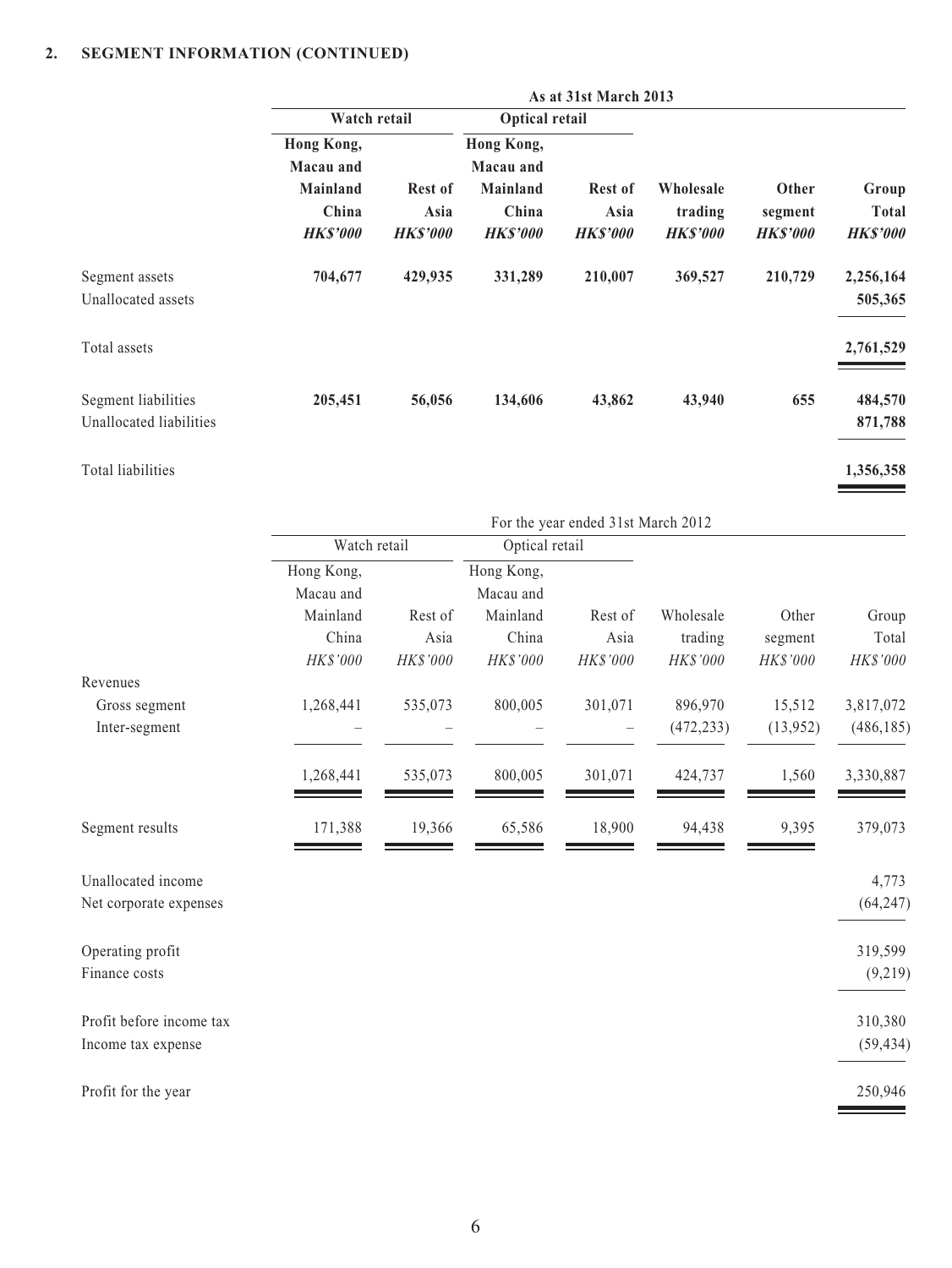| Hong Kong, |                 |              |            |                 |                 |                                    |            |
|------------|-----------------|--------------|------------|-----------------|-----------------|------------------------------------|------------|
| Macau and  |                 | Macau and    |            |                 |                 |                                    |            |
| Mainland   | Rest of         | Mainland     | Rest of    | Wholesale       | Other           | Unallocated                        | Group      |
| China      | Asia            | China        | Asia       | trading         | segment         |                                    | Total      |
| HK\$'000   | <b>HK\$'000</b> | HK\$'000     | HK\$'000   | <b>HK\$'000</b> | <b>HK\$'000</b> | HK\$'000                           | HK\$'000   |
| (44, 781)  | (35, 833)       | (41, 540)    | (26,056)   | (39, 377)       | -               | (2, 463)                           | (190, 050) |
| (27, 246)  | (19,751)        | (21, 406)    | (14,918)   | (1,274)         |                 | (1,246)                            | (90, 662)  |
|            |                 |              |            |                 |                 |                                    |            |
|            | (4,242)         |              | (3, 415)   |                 |                 |                                    | (7,657)    |
|            |                 |              |            |                 |                 |                                    |            |
|            |                 |              |            |                 | 14,000          |                                    | 14,000     |
|            |                 |              |            |                 |                 |                                    |            |
| (12, 154)  | (5,076)         | (2,887)      | (4,605)    | 868             |                 |                                    | (23, 854)  |
|            |                 |              |            |                 |                 |                                    |            |
| (1,824)    |                 |              | (1,041)    |                 |                 | $\overline{\phantom{m}}$           | (2, 865)   |
| (2,833)    |                 |              |            |                 |                 |                                    | (2, 833)   |
|            |                 | Watch retail | Hong Kong, | Optical retail  |                 | For the year ended 31st March 2012 | (4,821)    |

|                                                |                         | As at 31st March 2012 |                         |                 |                      |                  |                      |  |  |  |
|------------------------------------------------|-------------------------|-----------------------|-------------------------|-----------------|----------------------|------------------|----------------------|--|--|--|
|                                                | Watch retail            |                       | Optical retail          |                 |                      |                  |                      |  |  |  |
|                                                | Hong Kong,<br>Macau and |                       | Hong Kong,<br>Macau and |                 |                      |                  |                      |  |  |  |
|                                                | Mainland<br>China       | Rest of<br>Asia       | Mainland<br>China       | Rest of<br>Asia | Wholesale<br>trading | Other<br>segment | Group<br>Total       |  |  |  |
|                                                | HK\$'000                | HK\$'000              | HK\$'000                | HK\$'000        | <b>HK\$'000</b>      | <i>HK\$'000</i>  | HK\$'000             |  |  |  |
| Segment assets<br>Unallocated assets           | 660,441                 | 368,776               | 302,119                 | 202,848         | 299,119              | 186,008          | 2,019,311<br>311,195 |  |  |  |
| Total assets                                   |                         |                       |                         |                 |                      |                  | 2,330,506            |  |  |  |
| Segment liabilities<br>Unallocated liabilities | 205,049                 | 52,057                | 162,231                 | 39,103          | 95,962               | 1,024            | 555,426<br>593,639   |  |  |  |
| Total liabilities                              |                         |                       |                         |                 |                      |                  | 1,149,065            |  |  |  |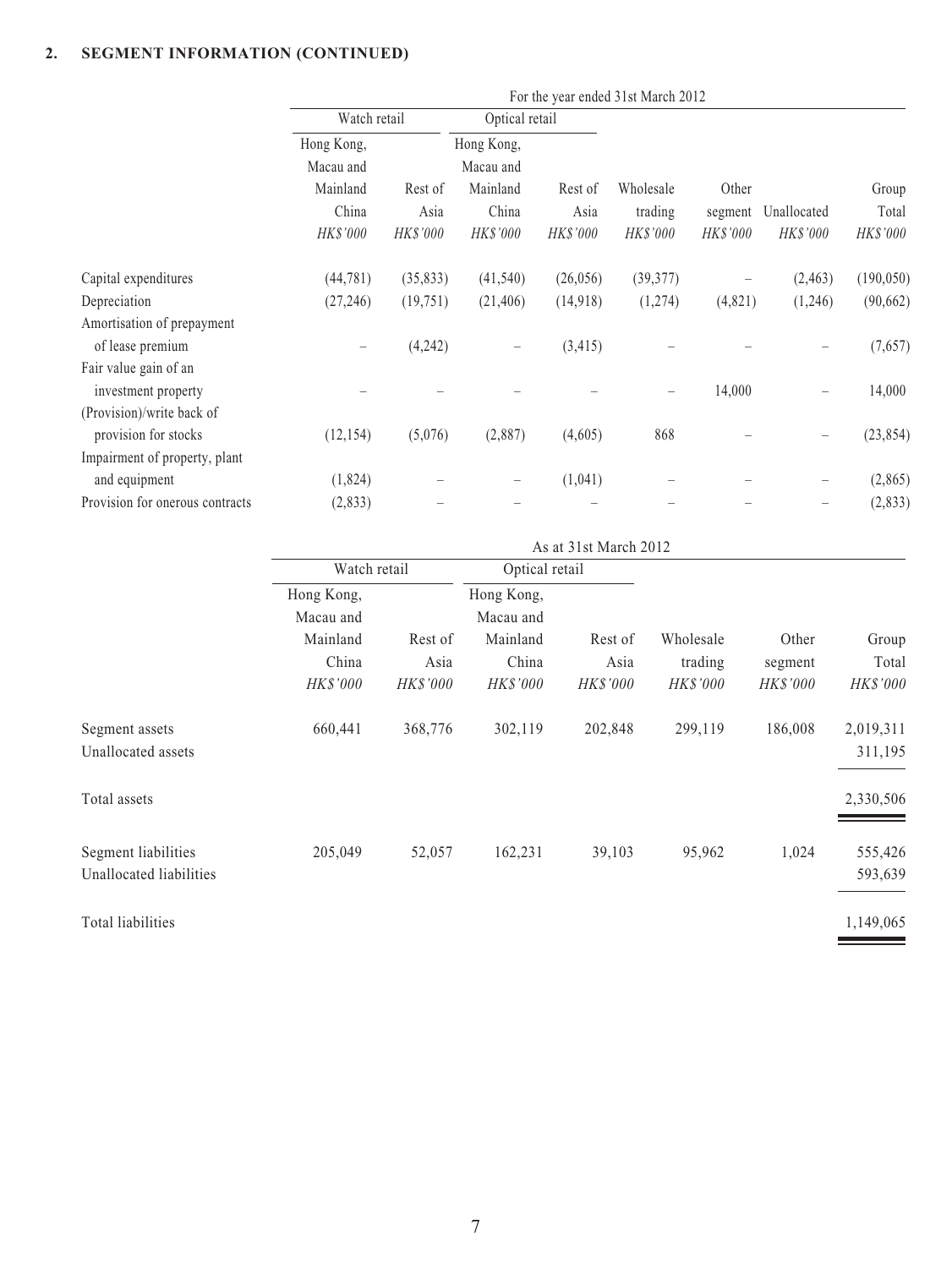**3. REVENUES**

An analysis of the Group's revenue by geographical area is as follows:

|                | 2013            | 2012      |
|----------------|-----------------|-----------|
|                | <b>HK\$'000</b> | HK\$'000  |
| Hong Kong      | 2,022,821       | 1,828,679 |
| Macau          | 231,101         | 178,326   |
| Mainland China | 281,743         | 261,251   |
| Rest of Asia   | 1,111,268       | 1,062,134 |
| Europe         | 264             | 497       |
|                | 3,647,197       | 3,330,887 |
|                |                 |           |

An analysis of the Group's non-current assets (other than financial instruments and deferred tax assets) by geographical area is as follows:

|                                                        | 2013            | 2012      |
|--------------------------------------------------------|-----------------|-----------|
|                                                        | <b>HK\$'000</b> | HK\$'000  |
| Hong Kong                                              | 293,290         | 260,522   |
| Macau                                                  | 165,396         | 139,866   |
| Mainland China                                         | 46,452          | 28,259    |
| Rest of Asia                                           | 275,389         | 230,995   |
| Others                                                 | 35,045          | 35,347    |
|                                                        | 815,572         | 694,989   |
| 3.<br><b>REVENUES</b>                                  |                 |           |
|                                                        | 2013            | 2012      |
|                                                        | <b>HK\$'000</b> | HK\$'000  |
| Turnover                                               |                 |           |
| Sales of goods                                         | 3,646,027       | 3,329,327 |
| Gross rental income                                    | 1,170           | 1,560     |
|                                                        | 3,647,197       | 3,330,887 |
| <b>OTHER GAINS, NET</b><br>4.                          |                 |           |
|                                                        | 2013            | 2012      |
|                                                        | <b>HK\$'000</b> | HK\$'000  |
| Loss on disposal of property, plant and equipment, net | (1,276)         | (312)     |
| Fair value gain of an investment property              | 30,000          | 14,000    |
| Exchange gain, net                                     | 9,665           | 4,784     |
|                                                        | 38,389          | 18,472    |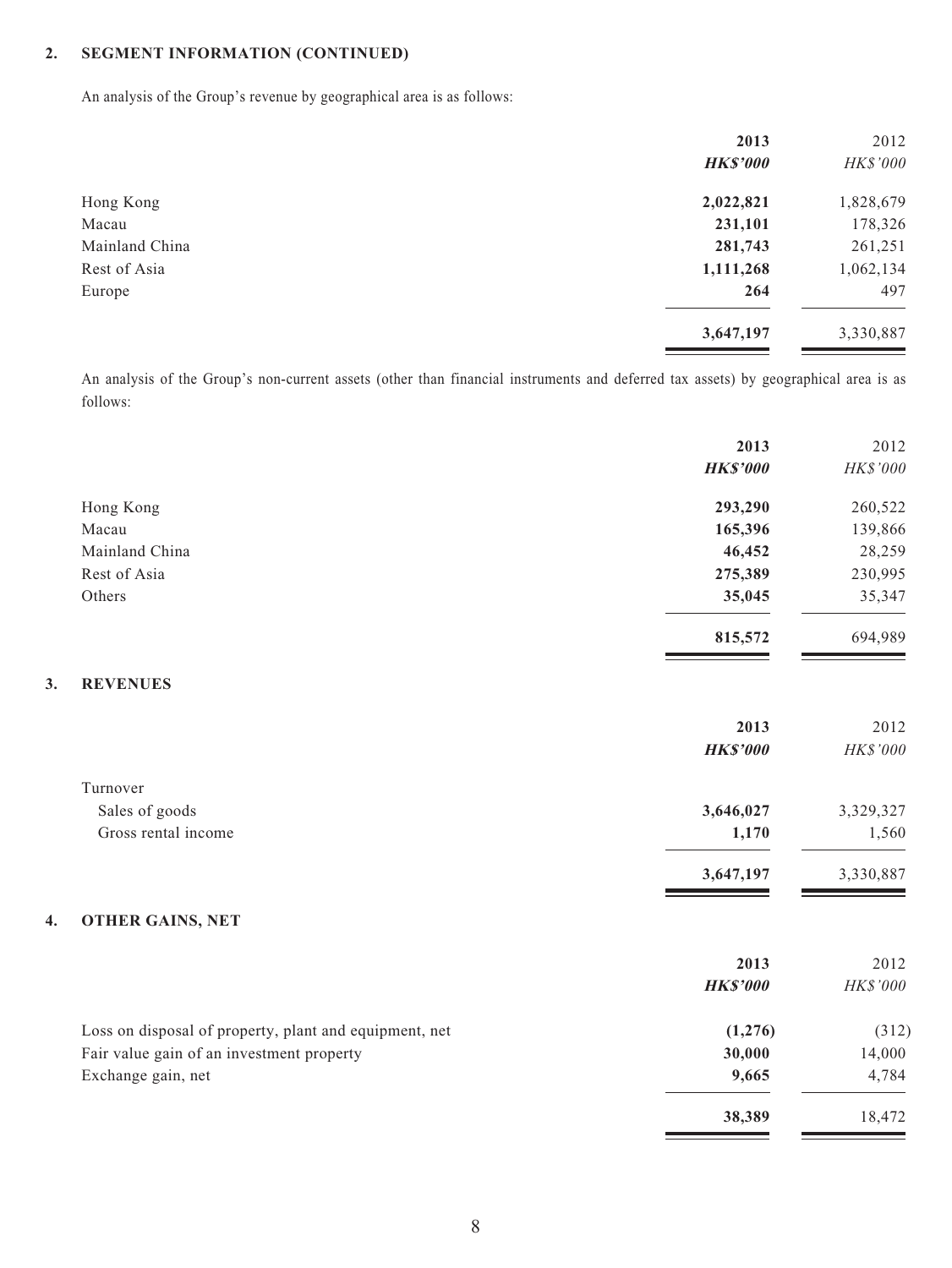#### **5. OTHER INCOME**

|                                  | 2013            | 2012     |
|----------------------------------|-----------------|----------|
|                                  | <b>HK\$'000</b> | HK\$'000 |
| Building management fee income   | 2,142           | 2,142    |
| Dividend income from investments | 4,509           | 4,682    |
| Interest income                  | 1,020           | 569      |
| Sundries                         | 17,777          | 12,078   |
|                                  | 25,448          | 19,471   |

 $\sim$  100  $\mu$ 

#### **6. EXPENSES BY NATURE**

|                                                      | 2013            | 2012      |
|------------------------------------------------------|-----------------|-----------|
|                                                      | <b>HK\$'000</b> | HK\$'000  |
| Cost of stocks sold and raw materials consumed       | 1,361,894       | 1,275,561 |
| Amortisation of prepayment of lease premium          | 7,473           | 7,657     |
| Depreciation of property, plant and equipment        |                 |           |
| – Owned                                              | 115,999         | 90,234    |
| - Leased                                             | 240             | 428       |
| Impairment of property, plant and equipment          | 9,524           | 2,865     |
| Provision for onerous contracts                      | 1,832           | 2,833     |
| Auditor's remuneration                               |                 |           |
| - Audit services                                     | 6,574           | 7,873     |
| - Non-audit services                                 | 1,869           | 1,147     |
| Operating leases on buildings                        | 634,216         | 528,875   |
| Provision for stocks                                 | 23,071          | 23,854    |
| Impairment of debtors                                | 215             | 156       |
| Reversal of bad debts provision                      | (18)            | (191)     |
| Donations                                            | 6,498           | 1,477     |
| Employee benefit expenses                            | 629,501         | 568,092   |
| Others                                               | 593,944         | 538,370   |
| Total cost of sales, selling expenses, general and   |                 |           |
| administrative expenses and other operating expenses | 3,392,832       | 3,049,231 |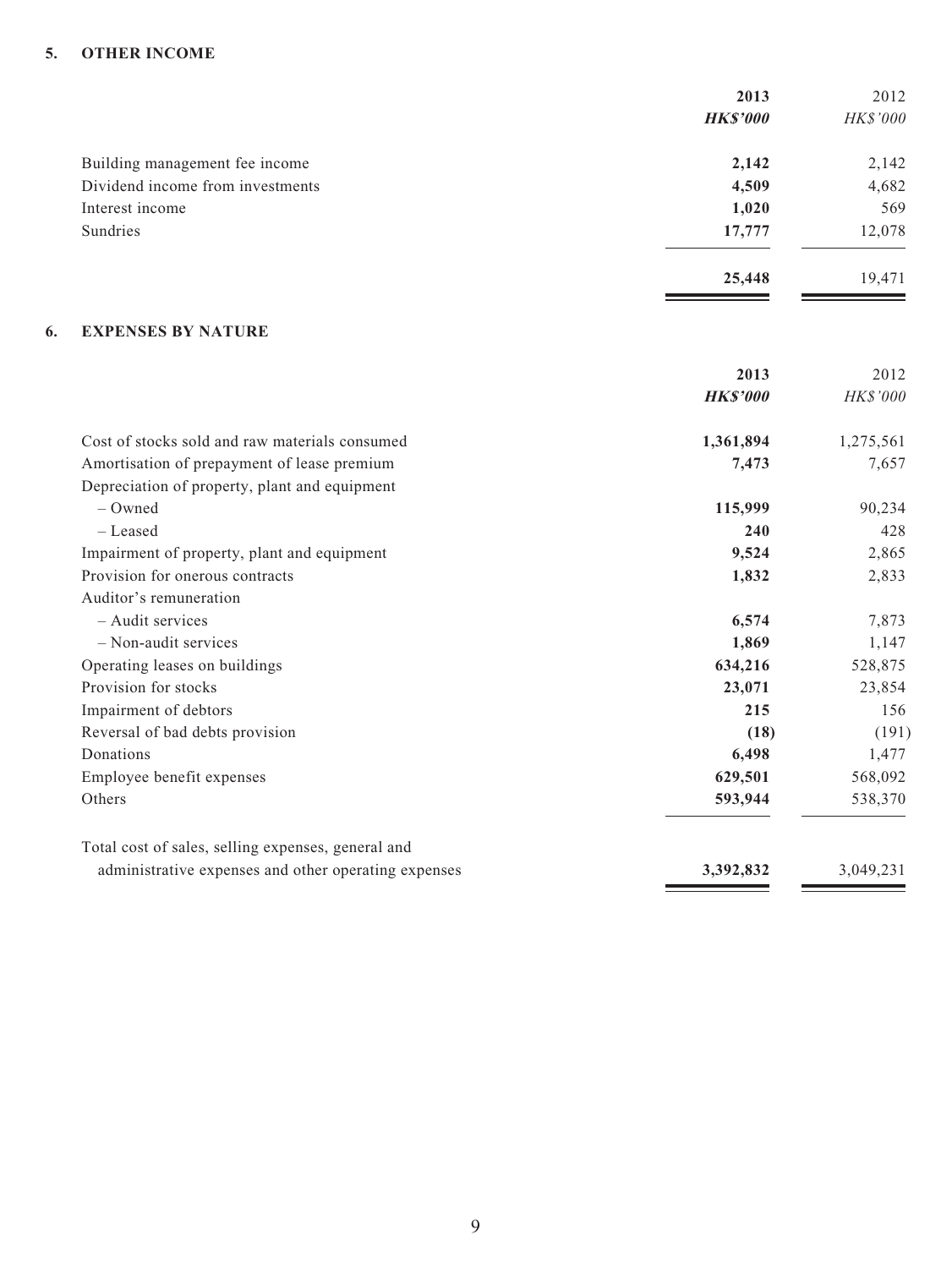#### **7. INCOME TAX EXPENSE**

Hong Kong profits tax has been provided at the rate of 16.5% on the estimated assessable profits for the year ended 31st March 2013 (2012: 16.5%) less relief for available tax losses. Taxation on overseas profits has been calculated on the estimated assessable profits for the year at the rates of taxation prevailing in the territories in which the Group operates.

The amount of income tax charged to the consolidated income statement represents:

|                                                                      | 2013            | 2012     |
|----------------------------------------------------------------------|-----------------|----------|
|                                                                      | <b>HK\$'000</b> | HK\$'000 |
| Current income tax                                                   |                 |          |
| - Hong Kong profits tax                                              | 35,226          | 43,316   |
| - Overseas profits tax                                               | 29,110          | 30,986   |
| $-$ Under/(over) provisions in respect of prior years                | 1,256           | (9,157)  |
|                                                                      | 65,592          | 65,145   |
| Deferred income tax                                                  | 1,442           | (5,711)  |
| Income tax expense                                                   | 67,034          | 59,434   |
| <b>DIVIDENDS</b><br>8.                                               |                 |          |
|                                                                      | 2013            | 2012     |
|                                                                      | <b>HK\$'000</b> | HK\$'000 |
| Interim, paid, of HK\$0.036 (2012: HK\$0.035) per ordinary share     | 37,673          | 33,297   |
| Final, proposed, of HK\$0.032 (2012: HK\$0.045) per ordinary share   | 33,487          | 42,810   |
| Special, proposed, of HK\$0.005 (2012: HK\$0.010) per ordinary share | 5,232           | 9,513    |
|                                                                      | 76,392          | 85,620   |

#### **9. EARNINGS PER SHARE**

#### **Basic**

Basic earnings per share is calculated by dividing the Group's profit attributable to equity holders by the weighted average number of ordinary shares in issue during the year, adjusted to take into account the effects arising from the bonus issue on 31st August 2012. The basic earnings per share for 2012 has been restated with the above adjustment.

|                                                                 | 2013      | 2012<br>(restated) |
|-----------------------------------------------------------------|-----------|--------------------|
| Weighted average number of ordinary shares in issue (thousands) | 1,046,474 | 1,046,474          |
| Profit attributable to equity holders of the Company (HK\$'000) | 232,900   | 250,325            |
| Basic earnings per share (HK cents)                             | 22.26     | 23.92              |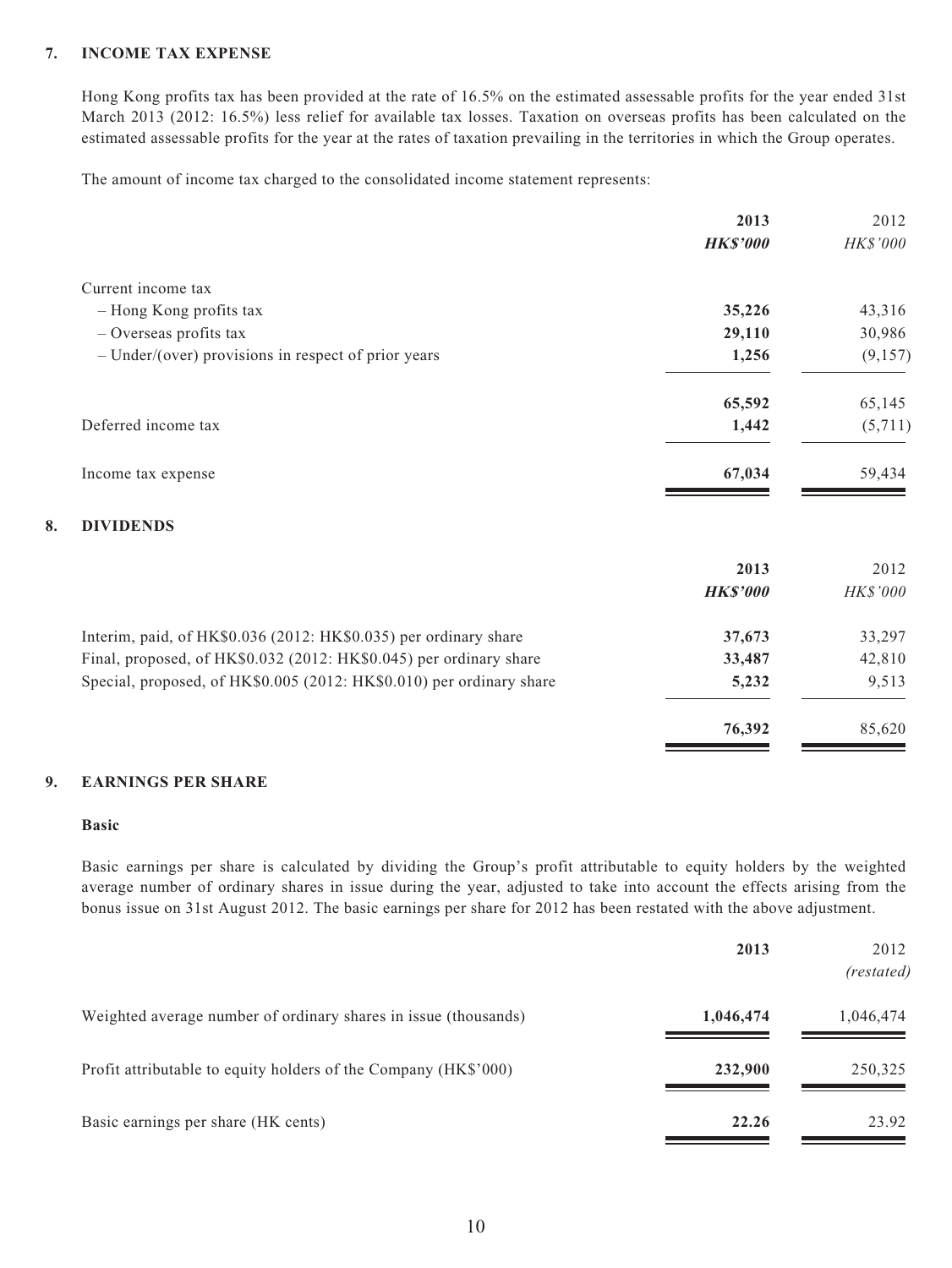#### **9. EARNINGS PER SHARE (CONTINUED)**

#### **Diluted**

Diluted earnings per share is calculated by adjusting the weighted average number of ordinary shares outstanding to assume conversion of all dilutive potential ordinary shares. The Group's dilutive potential ordinary shares in existence represent convertible bonds. The convertible bonds are assumed to have been converted into ordinary shares, and the net profit is adjusted to eliminate the expense relating to the convertible bonds less the tax effect.

|                                                                          | 2013      | 2012       |
|--------------------------------------------------------------------------|-----------|------------|
|                                                                          |           | (restated) |
| Number of ordinary shares in issue throughout the year (thousands)       | 1,046,474 | 1,046,474  |
| Effect of conversion of convertible bonds (thousands)                    | 63,596    |            |
| Weighted average number of ordinary shares adjusted                      |           |            |
| for effect of dilution (thousands)                                       | 1,110,070 | 1,046,474  |
| Profit attributable to equity holders of the Company (HK\$'000)          | 232,900   | 250,325    |
| Borrowing cost on convertible bonds (HK\$'000)                           | 5,393     |            |
| Tax relief thereon (HK\$'000)                                            | (613)     |            |
| Adjusted profit attributable to equity holders of the Company (HK\$'000) | 237,680   | 250,325    |
| Diluted earnings per share (HK cents)                                    | 21.41     | 23.92      |

There were no dilutive potential ordinary shares in existence during the year ended 31st March 2012.

#### **10. DEBTORS, DEPOSITS AND PREPAYMENTS**

|                                               | 2013            | 2012       |
|-----------------------------------------------|-----------------|------------|
|                                               | <b>HK\$'000</b> | HK\$'000   |
| Trade debtors, gross                          | 171,580         | 191,151    |
| Provision for impairment of trade debtors     | (630)           | (692)      |
| Trade debtors, net                            | 170,950         | 190,459    |
| Deposits, prepayments and other debtors       | 327,195         | 265,175    |
|                                               | 498,145         | 455,634    |
| Less: non-current portion                     | (183, 580)      | (127, 461) |
| Current portion                               | 314,565         | 328,173    |
| Trade debtors analysed by invoice date (note) |                 |            |
| Below 60 days                                 | 63,393          | 110,310    |
| Over 60 days                                  | 108,187         | 80,841     |
|                                               | 171,580         | 191,151    |
|                                               |                 |            |

*Note:*

The Group allows an average credit period of 60 days from the invoice date to its trade debtors.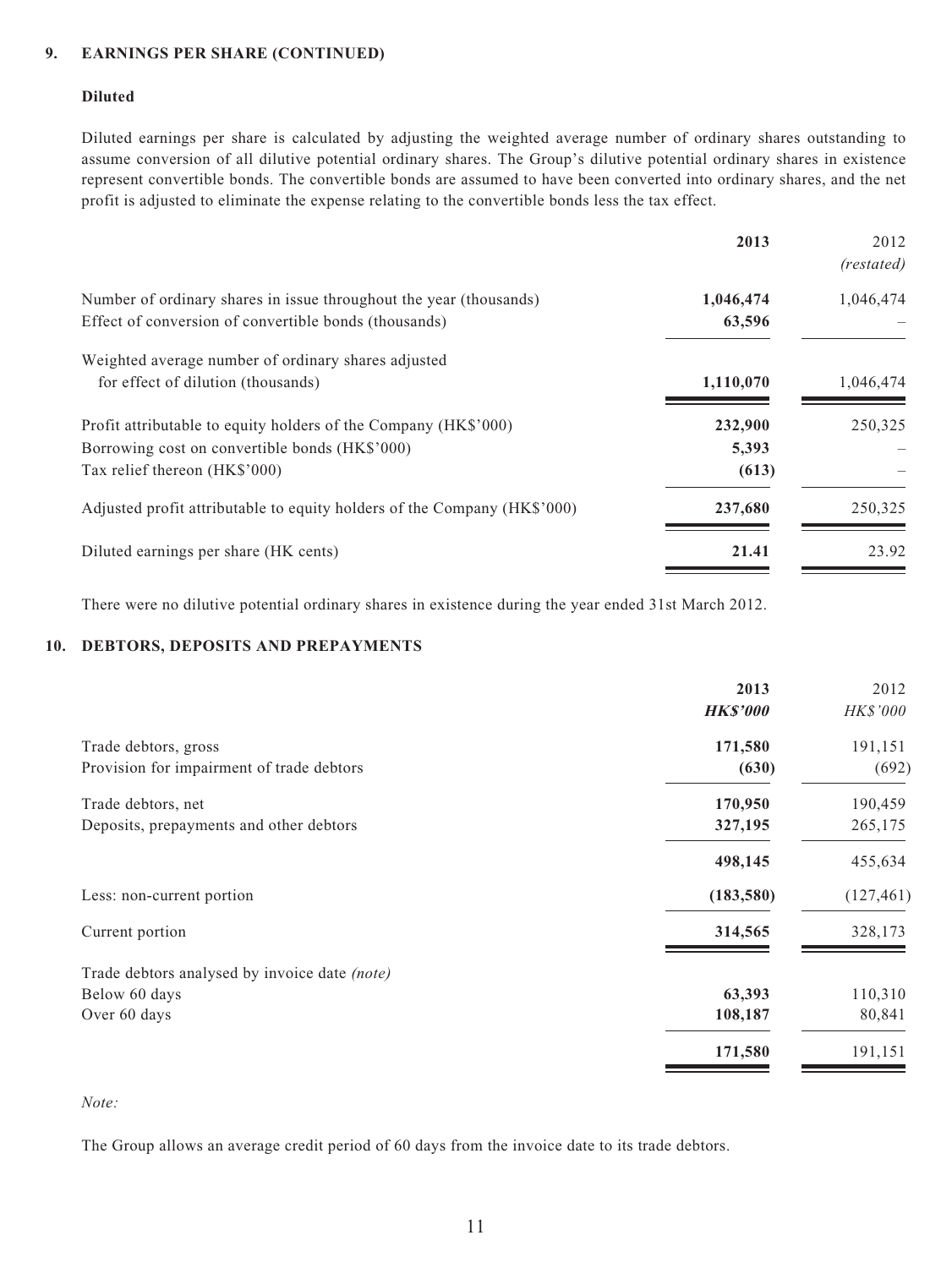#### **11. CREDITORS AND ACCRUALS**

|                              | 2013<br><b>HK\$'000</b> | 2012<br>HK\$'000 |
|------------------------------|-------------------------|------------------|
| Trade creditors              |                         |                  |
| Below 60 days                | 194,783                 | 270,482          |
| Over 60 days                 | 47,573                  | 55,448           |
|                              | 242,356                 | 325,930          |
| Other creditors and accruals | 275,791                 | 267,640          |
|                              | 518,147                 | 593,570          |

#### **12. COMMITMENTS**

#### **(a) Capital commitments for property, plant and equipment**

|                                                                      | 2013<br><b>HK\$'000</b> | 2012<br>HK\$'000                  |
|----------------------------------------------------------------------|-------------------------|-----------------------------------|
| Contracted but not provided for<br>Authorised but not contracted for | 22,256<br>24,420        | 2,575<br>$\overline{\phantom{0}}$ |
|                                                                      | 46,676                  | 2,575                             |

#### **(b) Commitments under operating leases (where the Group is the lessee)**

The Group had future aggregate minimum lease payments under non-cancellable operating leases as follows:

|                                                   | 2013            | 2012      |
|---------------------------------------------------|-----------------|-----------|
|                                                   | <b>HK\$'000</b> | HK\$'000  |
| <b>Buildings</b>                                  |                 |           |
| Not later than one year                           | 587,205         | 564,606   |
| Later than one year but not later than five years | 608,075         | 583,987   |
| Later than five years                             | 14,900          | 16,051    |
|                                                   | 1,210,180       | 1,164,644 |

#### **(c) Operating lease arrangements (where the Group is the lessor)**

The Group had future aggregate minimum lease receivables under non-cancellable operating leases as follows:

|                                                   | 2013            | 2012     |
|---------------------------------------------------|-----------------|----------|
|                                                   | <b>HK\$'000</b> | HK\$'000 |
| Investment property                               |                 |          |
| Not later than one year                           |                 | 2,394    |
| Later than one year but not later than five years |                 | 897      |
|                                                   |                 | 3.291    |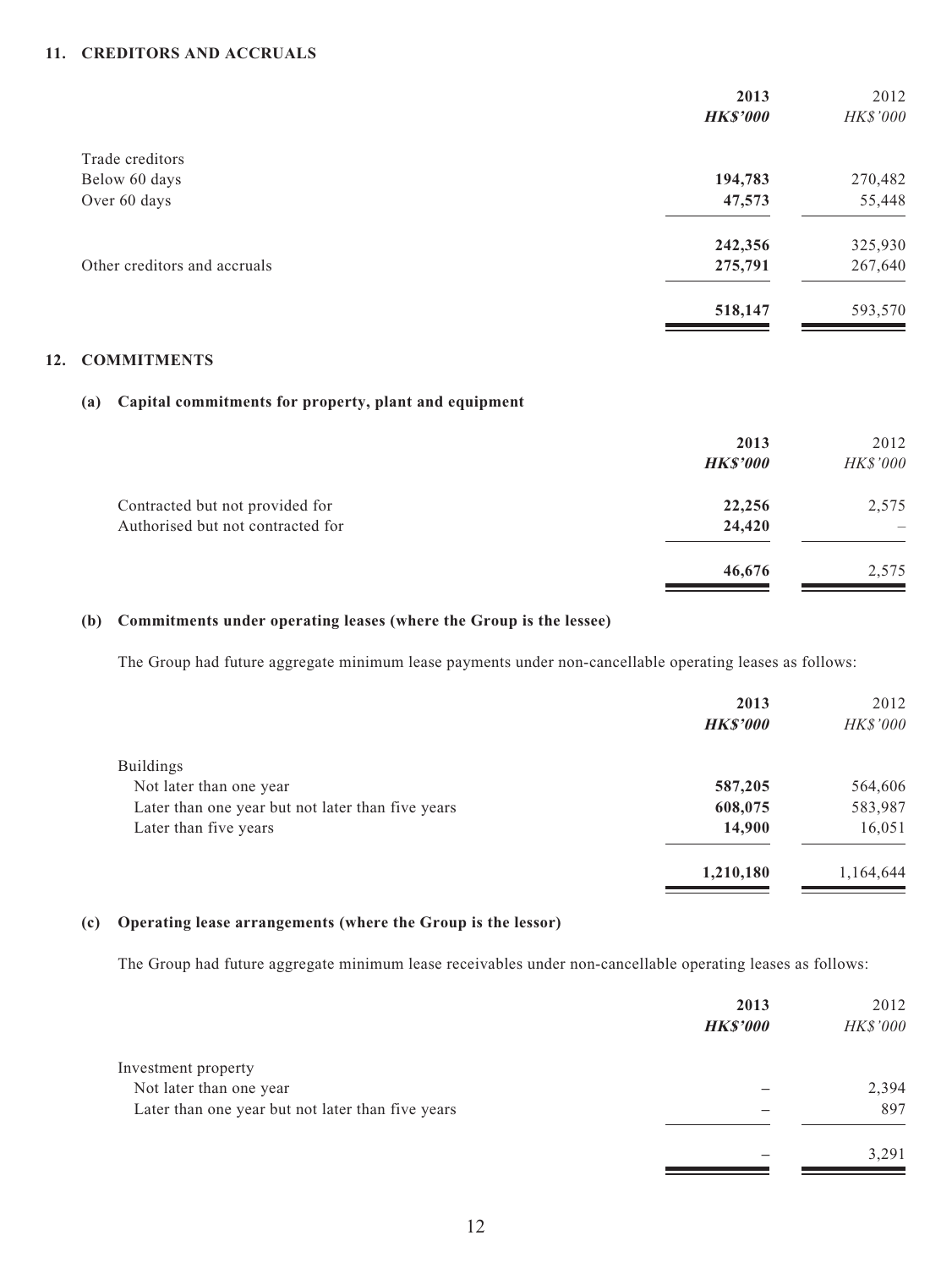# **MANAGEMENT DISCUSSION AND ANALYSIS**

| <b>FINANCIAL HIGHLIGHTS</b><br>Expressed in HK\$'m |          |             |           |
|----------------------------------------------------|----------|-------------|-----------|
|                                                    | 2012-13  | $2011 - 12$ | Variance  |
| Revenue                                            | 3,647.2  | 3,330.9     | 9.5%      |
| Gross Profit                                       | 2,285.3  | 2,055.3     | 11.2%     |
| <b>Adjusted Operating Profit</b>                   | 300.2    | 301.5       | $(0.4\%)$ |
| Net Profit                                         | 232.9    | 250.3       | $(7.0\%)$ |
| Basic EPS (HK cents)                               | 22.26    | 23.92       | $(6.9\%)$ |
| Gross Profit margin                                | 62.7%    | 61.7%       | $1.0\%$   |
| Adjusted Operating Profit margin                   | $8.2\%$  | 9.1%        | $(0.9\%)$ |
| Net Profit margin                                  | 6.4%     | 7.5%        | $(1.1\%)$ |
| Return on equity                                   | $16.6\%$ | 21.2%       | $(4.6\%)$ |
| Interim and final dividend payment                 | 71.2     | 76.1        | $(6.4\%)$ |
| Dividend payout ratio (exclude special dividend)   | 30%      | 30%         |           |

**STELUX became a constituent member of Morgan Stanley Capital International ('MSCI') Global Small Cap Indices – Hong Kong Index in June 2013.**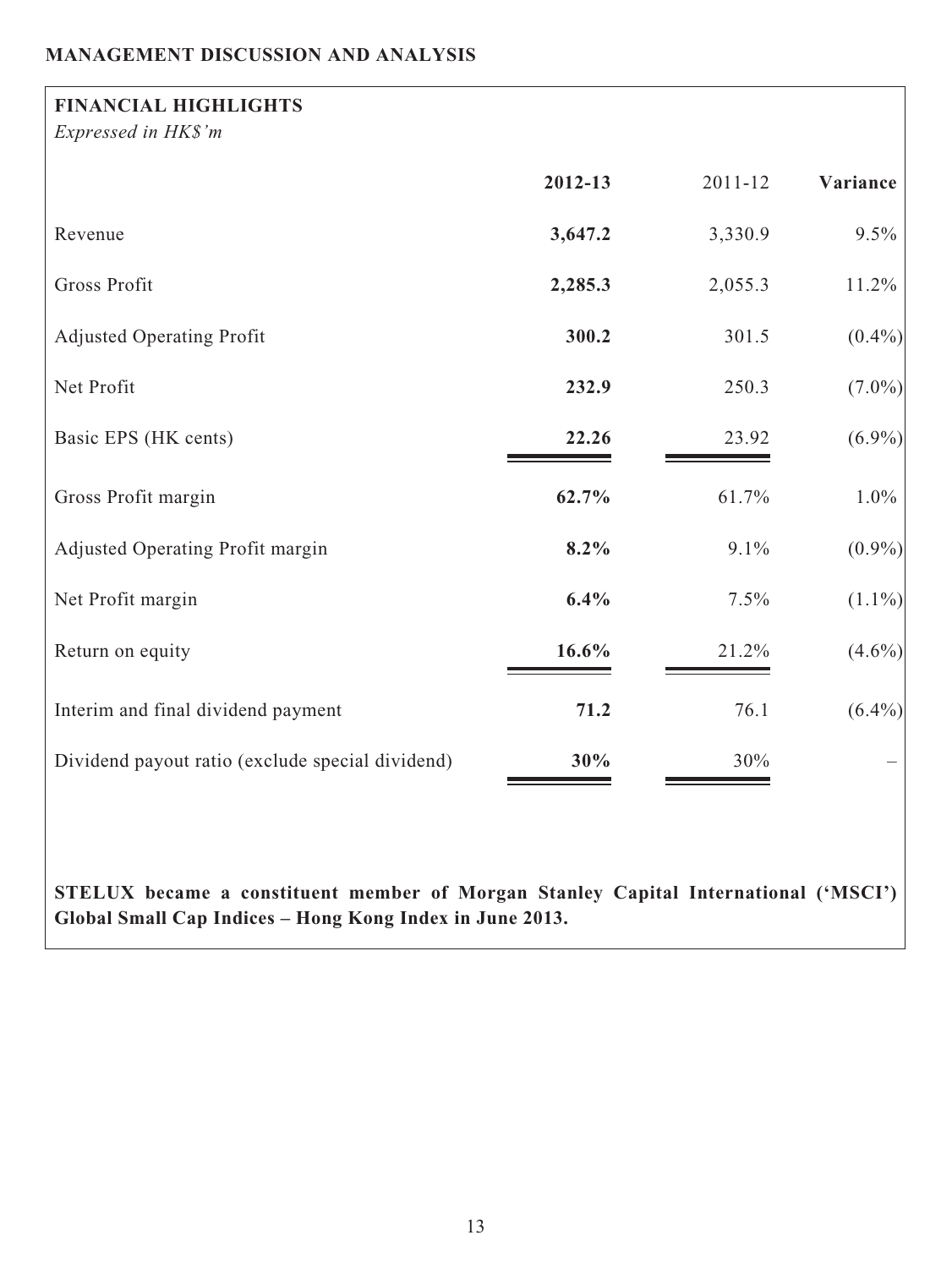### **GROUP BUSINESS REVIEW**

During the year under review, the Group operated under challenging conditions. Slowing economic growth on the Mainland and the lingering global downturn dampened retail sentiment affecting customer spending domestically and also in Hong Kong and Macau.

Despite this however, Group sales stayed fairly resilient. Group turnover for FY12/13 increased a respectable 9.5% to HK\$3,647.2 million (2012: HK\$3,330.9 million). Our Greater China operations (i.e. Hong Kong, Macau, Mainland China and Taiwan) continued to be the major driver of turnover growth accounting for around 69.7% (2012: 68.2%) of Group turnover. "CITY CHAIN", "OPTICAL 88" and the Group's wholesale business all reported turnover growth. Further, a stable pricing policy and healthy sales mix was maintained amidst the tough environment with Group gross profit margin improving from 61.7% to 62.7%.

For FY12/13, the Group reported an Adjusted Operating Profit before tax and non-controlling interests ("Adjusted Operating Profit") of HK\$300.2 million, a marginal decrease of 0.4% from last year (2012: HK\$301.5 million).

For FY12/13, the Group reported a net profit attributable to equity holders (after tax and non-controlling interests) of HK\$232.9 million (2012: HK\$250.3 million) a decrease of 7%, as a result of adjusting the following items from the Adjusted Operating Profit:

- the impact of expenses of HK\$7.3 million (2012: nil) arising from the issuance of convertible bonds;
- rationalisation costs of HK\$6.2 million from our Mainland operations (2012: HK\$0.8 million);
- impairment costs of assets of HK\$9.5 million due to non-performing shops (2012: HK\$2.9 million);
- severance payment due to restructuring of HK\$1.5 million (2012: nil);
- donation of HK\$6.5 million (2012: HK\$1.5 million);
- written back provision of legal fees of HK\$1.4 million (2012: nil); and
- a fair value gain of an investment property of HK\$30 million (2012: HK\$14 million).

A major milestone was reached as in the second half of FY12/13, the Group entered into a strategic partnership with Boyu Capital to drive strategic transformations and to raise performance levels within the Group. Convertible Bonds with a 5 year maturity date were issued by the Company to a wholly owned subsidiary of Boyu Capital and HK\$371 million was raised in the process.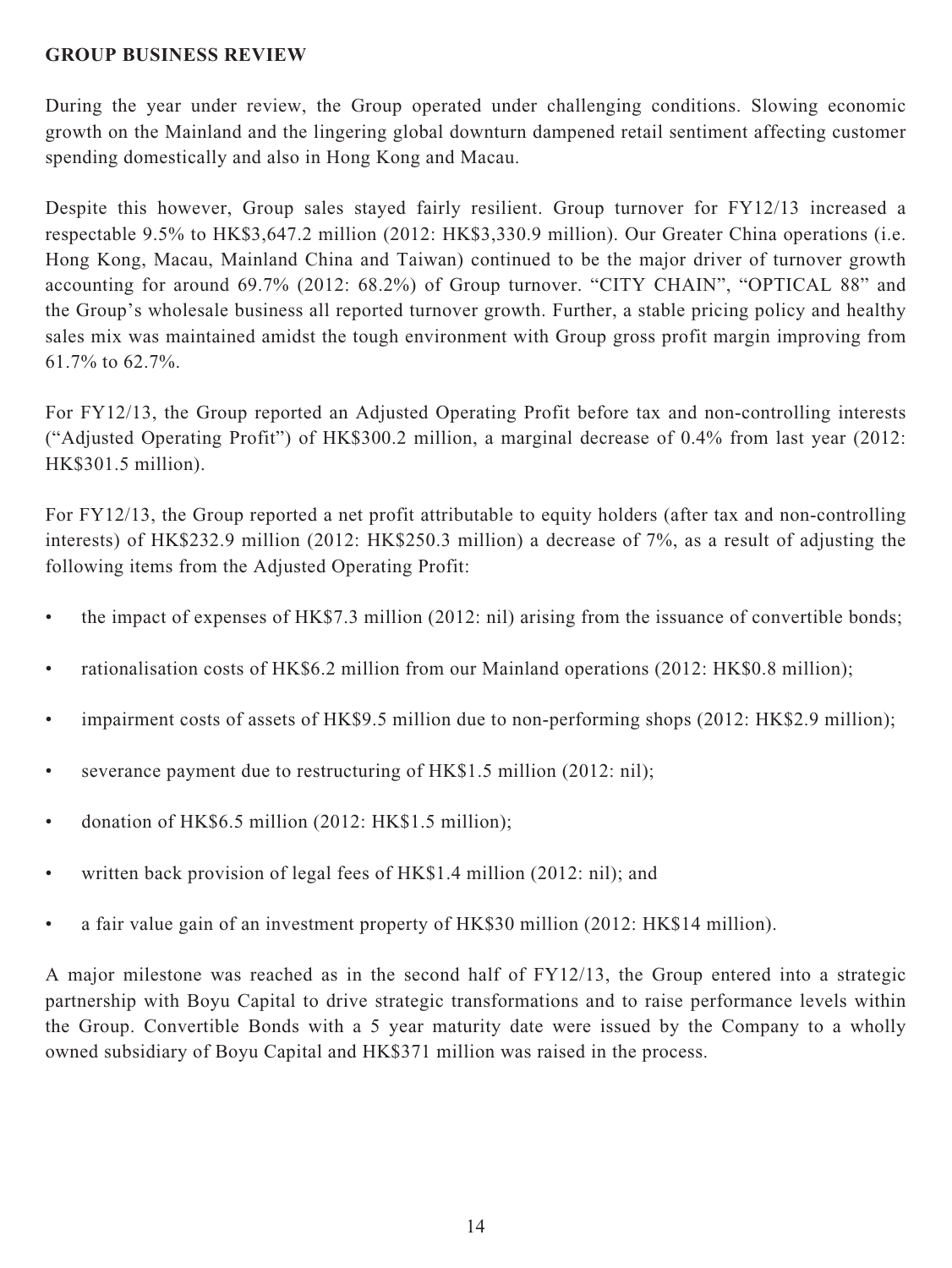The CEO Office set up in the second half of FY12/13 is now fully operational. The CEO office comprises of key individuals, like the Group CEO and the Group COO. The CEO Office is tasked with driving improvements in operational efficiency, performance, and changing management culture. Over the past six months, we have worked closely with Boyu Capital to develop business strategies, improve operational processes, drive accountability, proactivity and professionalism within our business units.

Despite the harsh operating environment, it is evident from the Group's top line performance that the changes implemented so far have been successful. The Group is committed to achieve long term sustainable performance growth for its shareholders. With our proven business model, and the ongoing improvements and changes made so far, we believe that we are steadily moving towards this goal.

## **FINAL DIVIDEND**

The Board recommends the payment of a final dividend of HK\$0.032 (2012: HK\$0.045) per share. Together with the interim dividend of HK\$0.036, this represents a payout of 30% for FY12/13 (2012: 30%).

# **SPECIAL DIVIDEND FOR 50TH ANNIVERSARY**

To celebrate the 50th anniversary of the establishment of STELUX and to acknowledge the continuous support of our shareholders, the Board recommends the payment of a one-off special dividend of HK\$0.005 per share (2012: HK\$0.010) for FY12/13.

## **WATCH RETAIL BUSINESS – "CITY CHAIN"**

For FY12/13, turnover from our watch retail business grew 11.4% to HK\$2,008.4 million (2012: HK\$1,803.5 million) accounting for 55.1% of Group sales. This turnover growth was achieved with the same number of shops as the previous year and under a difficult operating environment. Earnings before interest and tax ("EBIT") rose to HK\$212.9 million, up by 11.6% compared to HK\$190.8 million last year. Gross profit margin improved from 62.4% to 63.2%.

As of 31 March 2013, "CITY CHAIN" has 400 stores (2012: 400 stores). Breakdown by geographical region is presented as follows:–

|                   | 2013 | 2012 | Change           |
|-------------------|------|------|------------------|
| Hong Kong & Macau | 113  | 98   | $+15$            |
| Mainland China    | 88   | 101  | $-13$            |
| Southeast Asia    | 199  | 201  | $-2$             |
| Total             | 400  | 400  | $\boldsymbol{0}$ |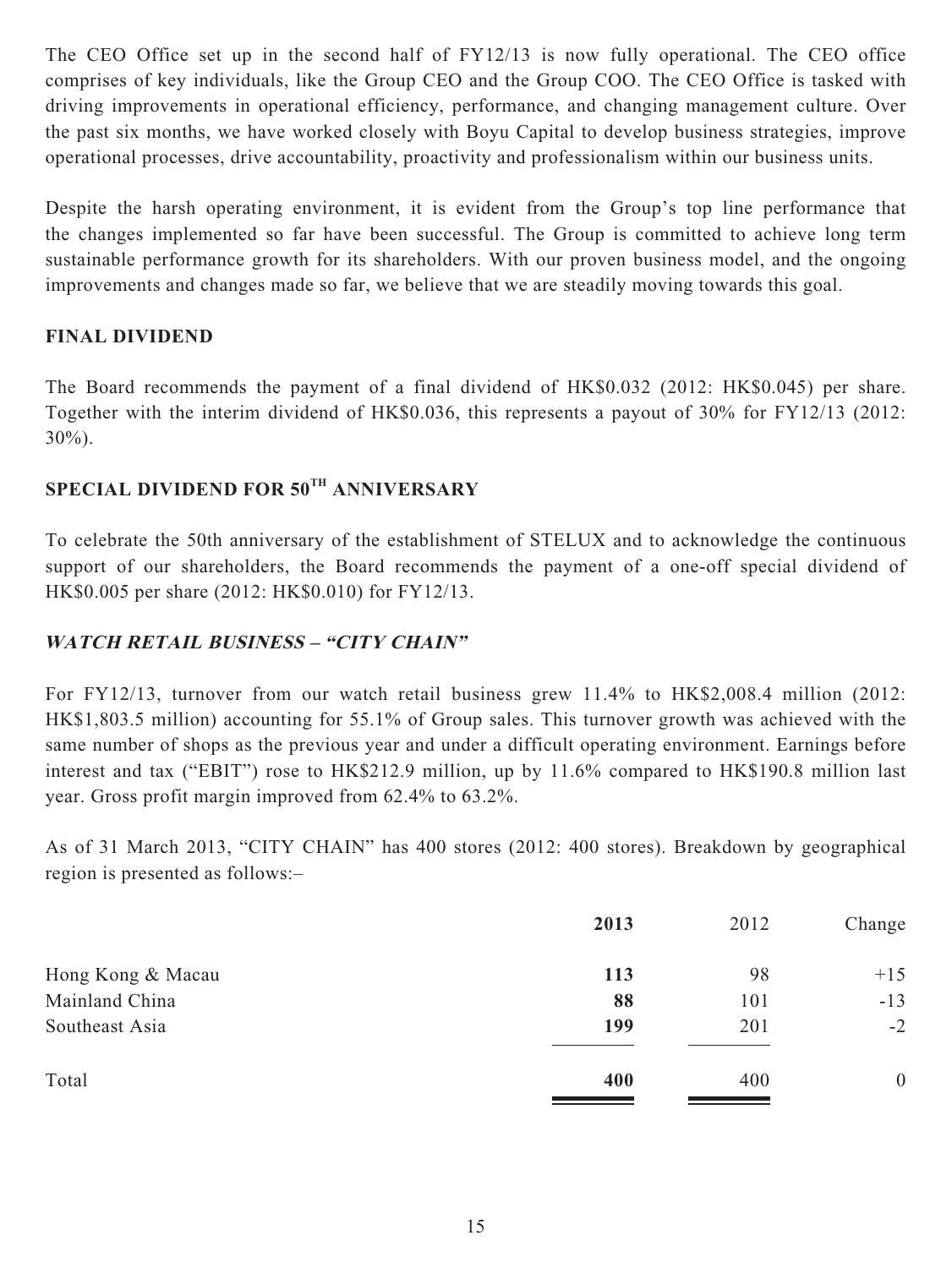## **Hong Kong and Macau**

In FY11/12, a significant yoy increase in turnover growth of 40% was reported, but this year turnover growth, particularly for Hong Kong, was affected by declining Mainland tourist spending. Turnover at our Hong Kong and Macau operations grew a respectable 15.6% to HK\$1,281.6 million (2012: HK\$1,109.1 million).

EBIT grew by 9.4% to HK\$248.6 million (2012: HK\$227.3 million) as sharp rises in store rentals affected profitability. EBIT growth was affected as store renewals or leases for new stores were committed before the slowdown. Rents stayed high in FY12/13 despite the weak retail sentiment but the escalation appears to be slowing in Q1 of FY13/14. However, gross profit margins for this business segment improved from 64.8% to 66.6% due to the promotion of our house brands.

# **Mainland China**

Even though the slowdown hit hard and turnover contribution came from a declining number of shops, our Mainland watch retail operations reported a marginal turnover increase of 3.5%. A turnover of HK\$164.9 million (2012: HK\$159.4 million) was posted and a loss of HK\$56.5 million was recorded (2012: HK\$55.9 million). Over the past 18 months, losses have been narrowing – from the second half of FY11/12 to the first half of FY12/13, losses slipped from HK\$37 million to HK\$33 million and losses fell further to HK\$23.5 million in the second half of FY 12/13. The loss for this year includes rationalisation costs of HK\$6.2 million. In a favourable operating environment losses would have narrowed further.

During the year, various initiatives like centralised product procurement from Hong Kong, efforts to increase brand awareness and sales force training were undertaken in Mainland China to improve operating efficiencies. Rationalisation of our existing store portfolio was undertaken with the closure of poorly performing stores and new shop development strategies were adopted. In tandem with the foregoing initiatives, cost control measures were further implemented to reduce losses. Our recently reorganised China team is now headed by a CEO with strong local retail experience.

The positive effects from the above are becoming evident and will continue to be seen in the next financial year. We are still looking to breakeven by FY14/15 amidst a challenging economic environment on the Mainland.

To sustain the longer term development of our "CITY CHAIN" business on the Mainland, we will look to:

- reposition "CITY CHAIN" as a leading Mainland shopping platform for watch brands;
- adopt an effective product strategy;
- improve store productivity;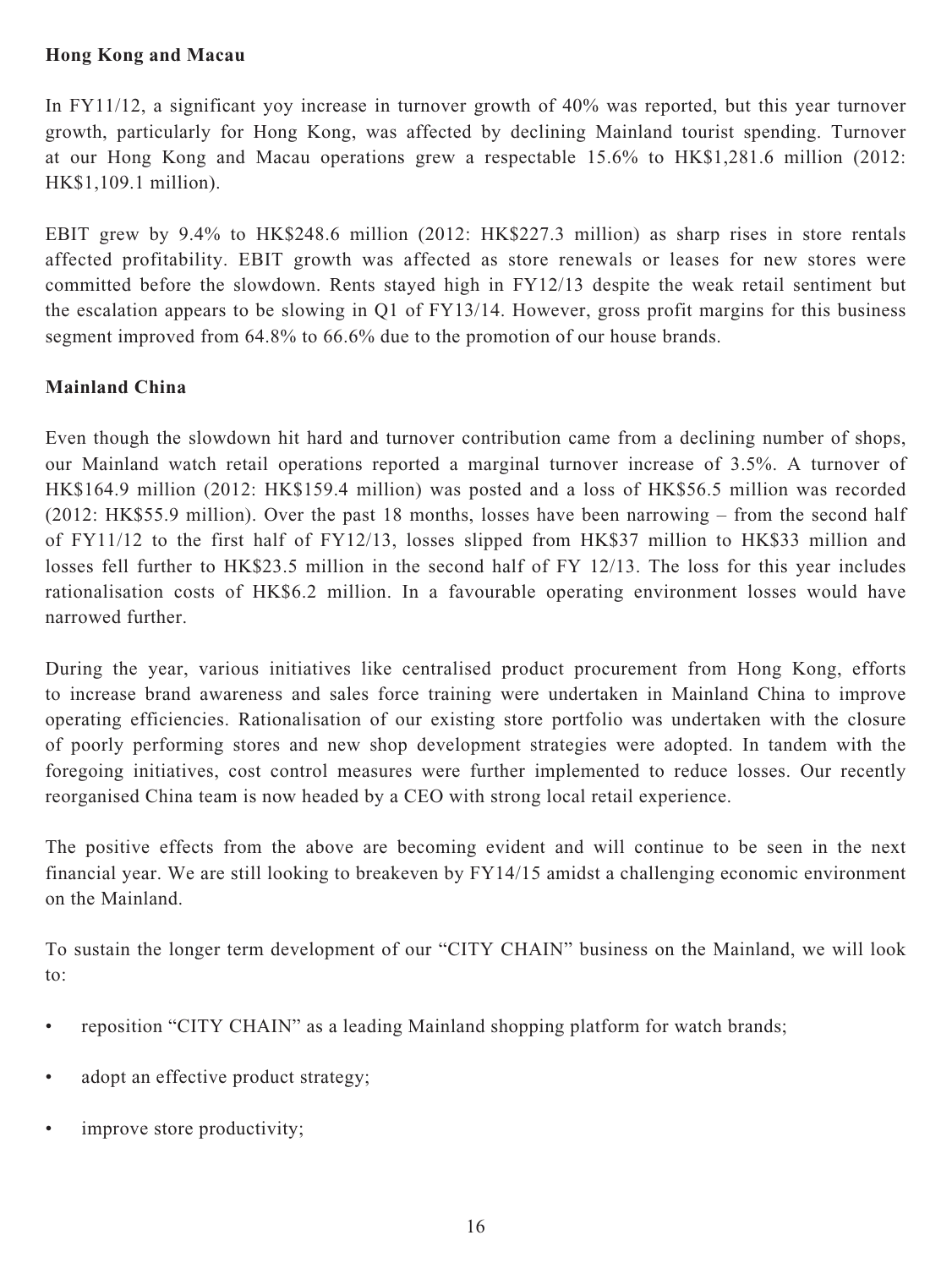- adopt an efficient shop opening strategy; and
- reduce fixed costs.

## **Southeast Asia**

Our watch retail operations in Malaysia and Thailand posted satisfactory turnover growth and improved EBIT whilst Singapore reported disappointing results as sluggish retail sentiment and shop impairment costs affected performance.

A turnover of HK\$561.9 million was achieved by these three regions (2012: HK\$535.1 million) and an EBIT of HK\$20.8 million was posted, up by 5.0% and 7.2% respectively from the previous year.

In FY13/14, improvements will be made to gross margins and inventory management as management leadership and accountability will be strengthened in these 3 regions. Meanwhile, our Singapore operations are undergoing major restructuring and this will continue in the first half of FY13/14. We expect the performance of our Southeast Asian operations to improve next year with our Singapore operations improving in the second half of FY13/14 after the restructuring is completed.

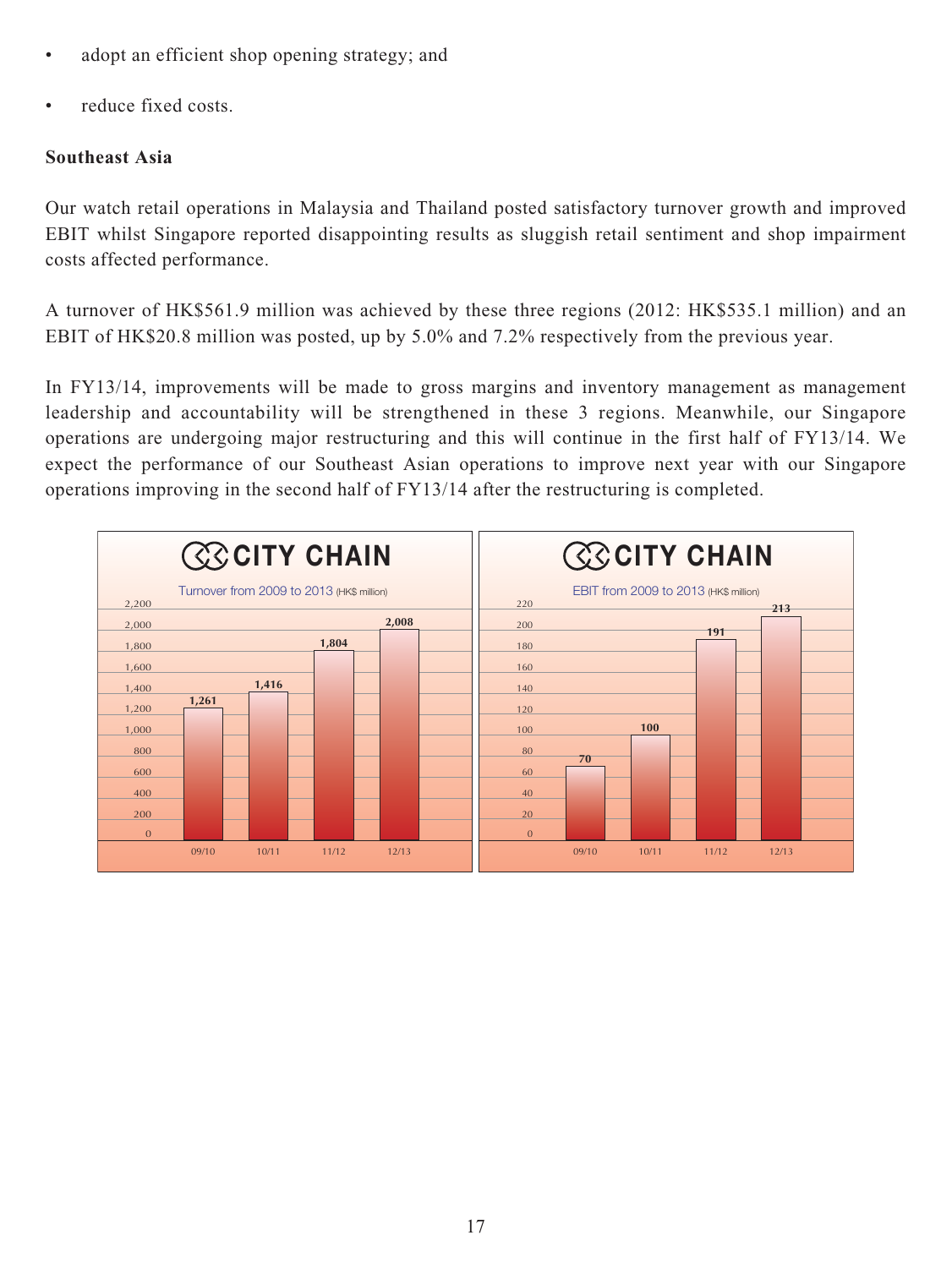# **OPTICAL RETAIL BUSINESS – "OPTICAL 88"**

For FY12/13, turnover from our optical retail business grew modestly by 5.4% to HK\$1,160.9 million (2012: HK\$1,101.1 million) accounting for around 31.8% of Group sales. However, a combination of slower turnover growth and rising rentals eroded EBIT performance. EBIT fell yoy by 29.9% to HK\$59.2 million compared to HK\$84.5 million last year. Gross profit margin remained stable at 64.1% compared to 64.4% last year.

As of 31 March 2013, "OPTICAL 88" has 227 stores (2012: 226 stores). Breakdown by geographical region is presented as follows:–

|                   | 2013 | 2012 | Change |
|-------------------|------|------|--------|
| Hong Kong & Macau | 93   | 100  | $-7$   |
| Mainland China    | 40   | 35   | $+5$   |
| Southeast Asia    | 94   | 91   | $+3$   |
| Total             | 227  | 226  | $+1$   |
|                   |      |      |        |

## **Hong Kong and Macau**

During the year, our "OPTICAL 88" operations in Hong Kong and Macau posted mediocre results as competition in the industry remained intense and the slowdown in Chinese tourist spending adversely impacted.

Nonetheless, turnover increased 4.1% to HK\$752.1 million (2012: HK\$722.2 million) as EBIT declined by a disappointing 14.3% to HK\$65.5 million (2012: HK\$76.4 million). However, gross profit margin remained stable at around 65%.

There were several contributing factors to the fall in EBIT. Firstly, like our watch retail operations, rising shop rentals eroded profitability as shop renewals or leases for new shops were committed before the slowdown (there are signs of easing rental pressures in Q1 of FY13/14). Secondly, factored into the EBIT slide is an investment cost of around HK\$3 million for the setting up of two new eye care centres. These centres which are located in Quarry Bay and Shatin were set up to expand our professional eye care services. In the long term, we expect these centres to further enhance "OPTICAL 88" 's professional image and strengthen our customer base. Thirdly, higher shop impairment costs of around HK\$2.6 million also affected EBIT performance.

Despite the adverse conditions last year, our optical retail operations in Hong Kong and Macau continued to sustain its leading position. In the second half of FY12/13, improvements were made to boost operational efficiencies. The positive impact from these improvements and other key initiatives to be implemented, like a new KPI scheme designed around accountability, proactivity and professionalism to boost staff performance, will be seen in FY13/14. Further, we will continue to review our shop development strategies and look at new ways to generate turnover growth.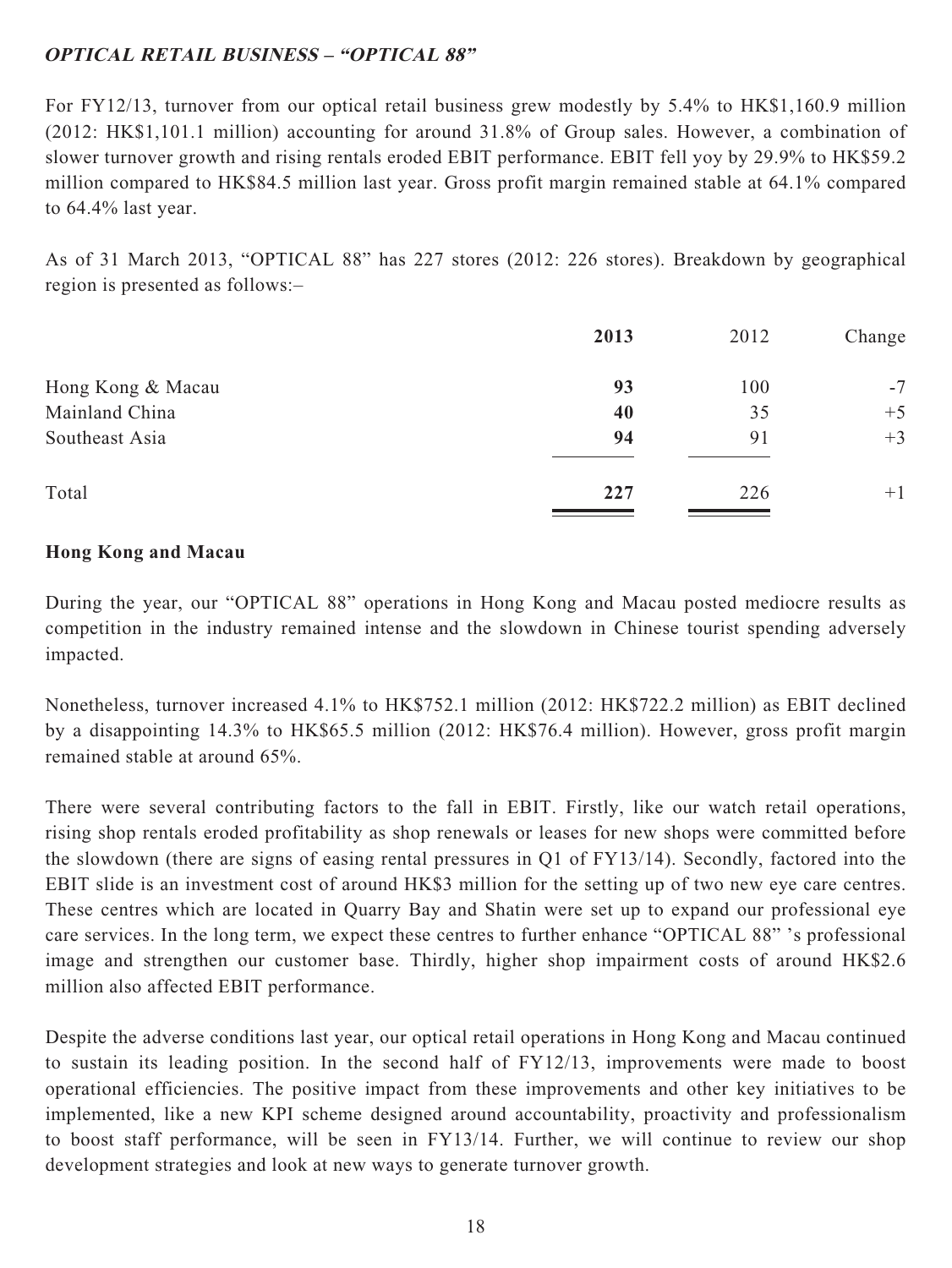# **Mainland China**

Our "OPTICAL 88" operations on the Mainland recorded a 13.1% rise in turnover during the period under review as turnover stood at HK\$88.0 million compared to HK\$77.8 million last year. The slowing business and rising rentals, particularly in Guangzhou where many of our shops are concentrated and the addition of 4 new shops in Shanghai, posed a challenge extending losses to HK\$24.1 million (2012: HK\$10.8 million). In the next year, store expansion will slow for "OPTICAL 88" and non-performing stores with upcoming lease renewals will be closed.

To sustain the longer term development of our "OPTICAL 88" business on the Mainland, we will look to

- differentiate "OPTICAL 88" from our competitors through the enhancement of our professional eye care services;
- grow our customer base by targeting the increasingly elderly population through the provision of eye care services for multi-focal and progressive lenses; and
- fine tune shop development strategy to build a local and repeat customer base.

## **Southeast Asia**

Our optical retail operations in Malaysia and Thailand reported positive results but our under performing Singapore operations offset the improved EBIT performance recorded by the other two countries. Aggregate turnover from these operations rose 6.5% to HK\$320.8 million (2012: HK\$301.1 million) but EBIT slipped 5.8% to HK\$17.8 million (2012: HK\$18.9 million). In FY13/14, we will focus on bettering gross margins, inventory management, and strengthening management leadership and accountability in these 3 regions. Currently, our Singapore operations are undergoing major restructuring. We expect the performance of our Southeast Asian operations to improve next year with our Singapore operations improving in the second half of FY13/14, after the completion of the restructuring in the first half of FY13/14.

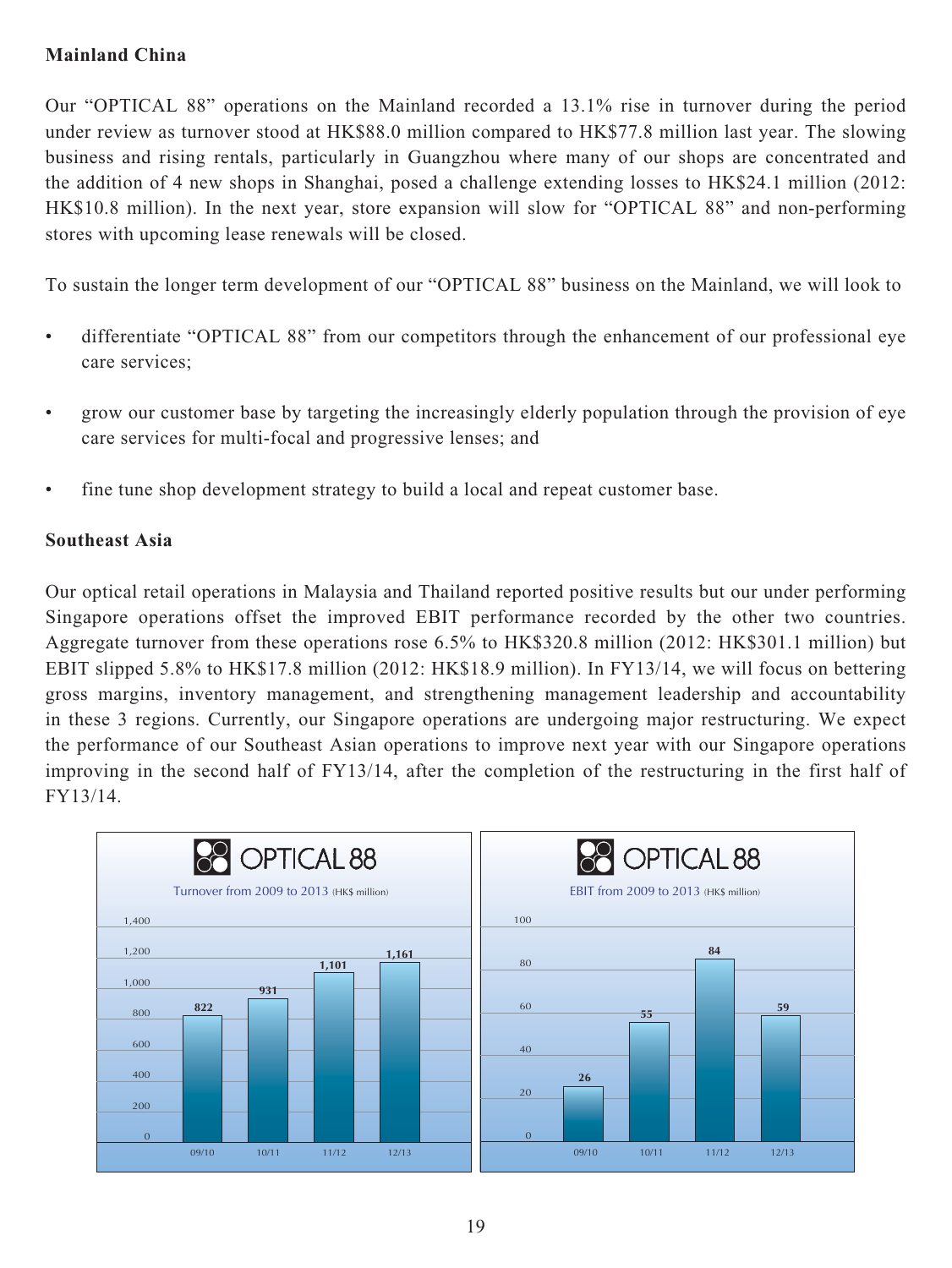# **OPTICAL RETAIL BUSINESS – "eGG"**

"eGG" is based on a simple operation model offering a single brand lens and frame shopping concept aimed at younger and fashion conscious customers with a core price range of between HK\$380 to HK\$780 and a quick service turnaround time of under 2 hours. The first "eGG" optical shop opened in Hong Kong in July 2011 and was well received by both landlords and customers. There are now 13 "eGG" shops located in Hong Kong, Beijing, Shanghai and Chongqing. Turnover was within expectation at around HK\$24.0 million. Although an operating loss of HK\$12.3 million was posted for the year under review, several shops are currently reporting breakeven results.

We believe that the "eGG" concept will become a new driver for growth of our optical business in Mainland China and Southeast Asia. In the next fiscal year, we will continue to invest and build up the "eGG" brand with plans underway to open more shops in Mainland China.

# **SUPPLY CHAIN MANAGEMENT AND WHOLESALE TRADING**

For FY12/13, our supply chain management and wholesale business accounted for nearly 12.4% of the Group's overall sales. A turnover of HK\$452.7 million and an EBIT of HK\$96.8 million was reported (2012: HK\$424.7 million and 2012: HK\$94.4 million respectively) representing a yoy increase of 6.6% and 2.5% respectively.

Our supply chain management business unit for the Group's watch business which engages in product marketing, procurement management and provision of ancillary value-added services achieved a positive **EBIT.** 

Our watch wholesale unit, the Thong Sia Group is the sole distributor for "SEIKO" watches and clocks in Hong Kong, Singapore and Malaysia. The Thong Sia Group also distributes several of our house brands, including, "CYMA" in Asia. For FY12/13, the Thong Sia Group posted satisfactory improvements in both turnover and EBIT.

# **LOOKING AHEAD**

It has been a year of challenge, opportunity and change for the Group. Challenge as we faced a tough operating environment with slowing growth on the Mainland. Opportunity as we entered into a strategic partnership with Boyu Capital to raise our performance levels. Change as we addressed structural and operational inefficiencies within the Group.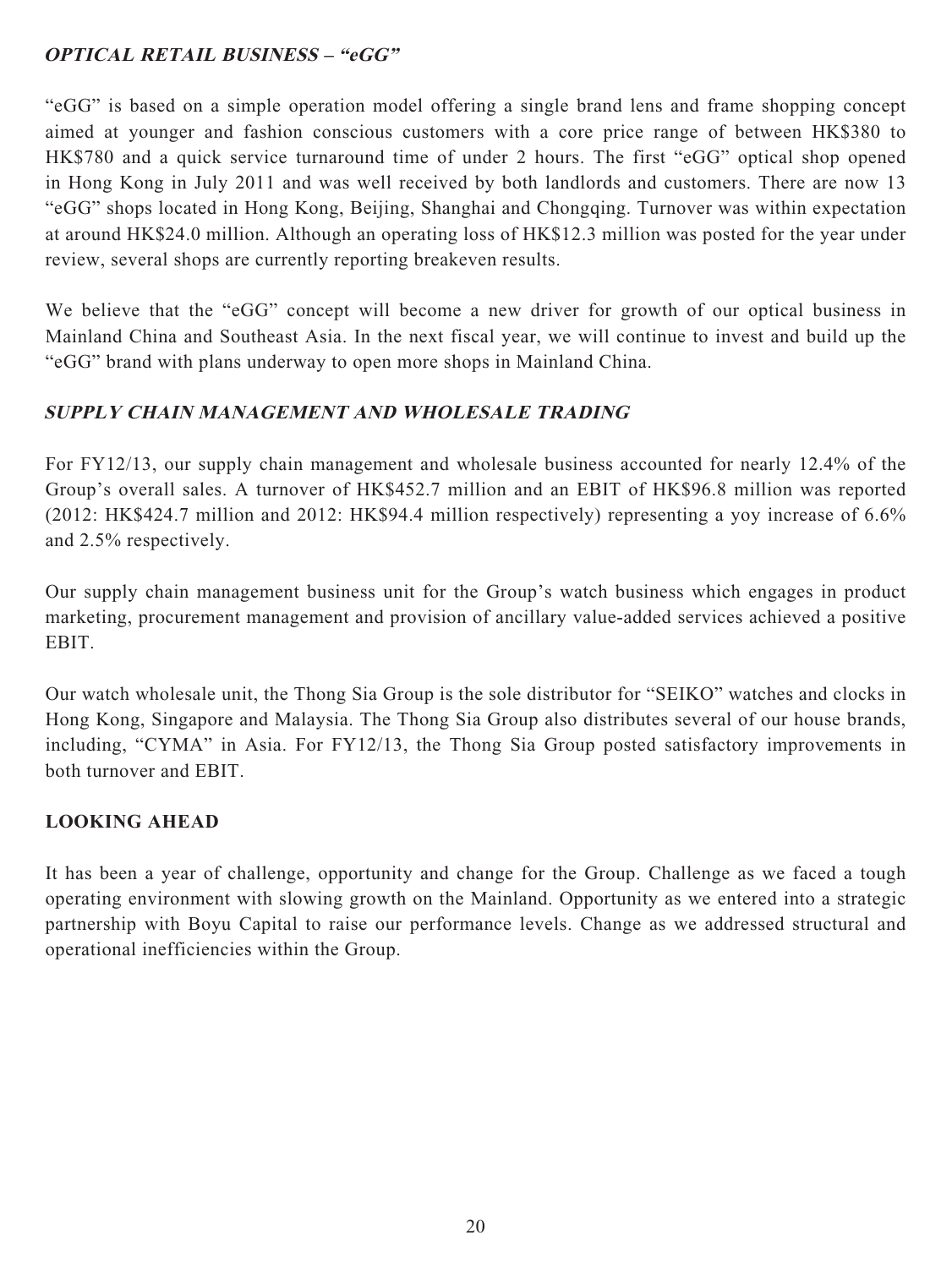In the next year, we will focus on:

- growing our business and consolidating non-performing operations in Mainland China to achieve breakeven by FY14/15;
- entrenching a performance driven culture in our employees by focusing on accountability, proactivity and professionalism;
- restructuring KPI systems to incentivize, support and align staff performance with the Group's goals and financial performance;
- further improvements in operational efficiencies, including, developing a Group wide ERP system, tightening cost control, reviewing shop development strategies and inventory management, introducing agency brands with higher gross profit margins; and
- generating new revenue growth through new distribution platforms like our "eGG" concept stores, e-commerce, TV home shopping and travel retailing.

Barring a further deterioration in the external operating environment, we are cautiously optimistic that the Group will return a positive performance in FY13/14.

# **BACKGROUND**

The Group was founded in Hong Kong in 1963 and is principally engaged in watch and optical retail and wholesale trading. Our portfolio includes "CITY CHAIN" and "OPTICAL 88", both leading retailers in the mid-range priced watch and optical markets operating over 600 stores in Hong Kong, Macau, Mainland China and Southeast Asia.

"CITY CHAIN" and "OPTICAL 88" carry more than 100 brands, including well known international names and the Group's house brands, "Solvil et Titus", "CYMA", "ellesse" and "PRONTO" therefore offering a diverse mix of stylish, quality and affordable lifestyle products.

Our wholesale business includes the distribution of "SEIKO" watches and clocks in Hong Kong, Singapore and Malaysia and "CYMA" watches in Asia.

# **BUSINESS MODEL AND STRATEGY**

The Group's business is premised on a successful business model that gives us a unique market position and allows us to generate value over the long term.

- We are a brand owner, wholesaler and retailer, covering all aspects of the value chain to fully maximize returns
- We have strong bargaining power due to our extensive retail networks and ownership of several popular brands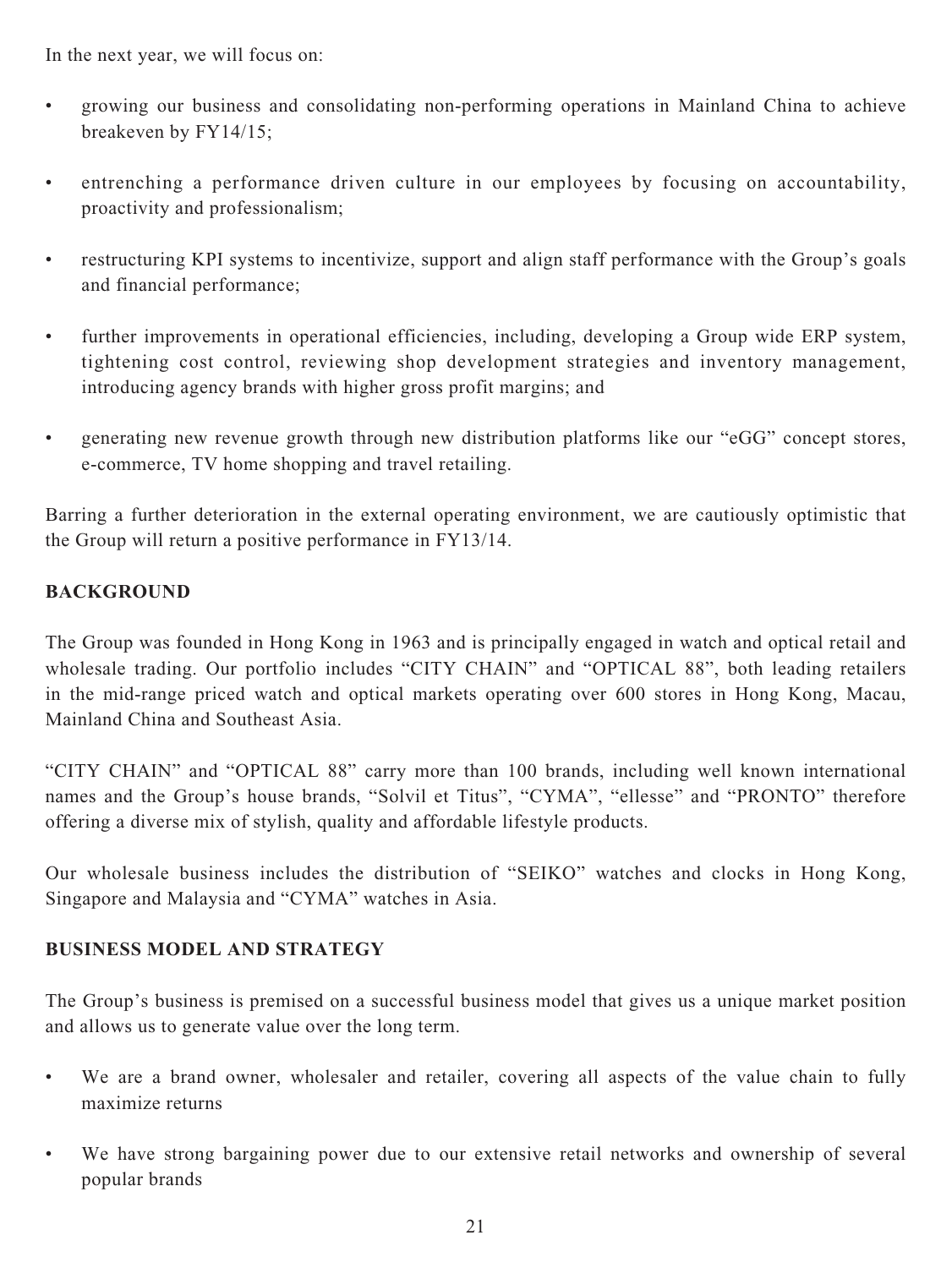- We target the middle income class with our mid-priced products
- We offer multi-brands, both house brands and foreign brands to form a diversified revenue base with high gross profit margins for house brands

# **FINANCE**

The Group's gearing ratio at balance sheet date was 30% (2012: 25%), which was calculated based on the Group's net debt of HK\$423 million (2012: HK\$287 million) and shareholders' funds of HK\$1,397 million (2012: HK\$1,173 million). The Group's net debt was calculated based on the Group's borrowings of HK\$495 million (2012: HK\$508 million) and convertible bonds of HK\$316 million (2012: nil) less the Group's bank balances and cash of HK\$388 million (2012: HK\$221 million). Of the Group's borrowings at balance sheet date, HK\$351 million (2012: HK\$423 million) were repayable within 12 months.

Of the Group's borrowings, 9% (2012: 4%) were denominated in foreign currencies. The Group's bank borrowings denominated in Hong Kong Dollars were on a floating rate basis at either bank prime lending rates or short term inter-bank offer rates.

The Group does not engage in speculative derivative trading.

As at 31st March 2013, the Group does not have any significant contingent liabilities.

# **CAPITAL STRUCTURE OF THE GROUP**

There was no change in the capital structure of the Group during the year.

# **CHANGES IN THE COMPOSITION OF THE GROUP**

There was no change in the composition of the Group during the year.

# **NUMBER AND REMUNERATION OF EMPLOYEES, REMUNERATION POLICIES, BONUS AND TRAINING SCHEMES**

The Group's remuneration policies are reviewed on a regular basis and remuneration packages are in line with market practices in the relevant countries where the Group operates. As of 31st March 2013, the Group had 3,603 (2012: 3,512) employees. The Group offers discretionary bonuses to eligible employees based on the performance of the Group and the individual employee. The Group also provides related training programmes to improve the quality, competence and skills of its employees.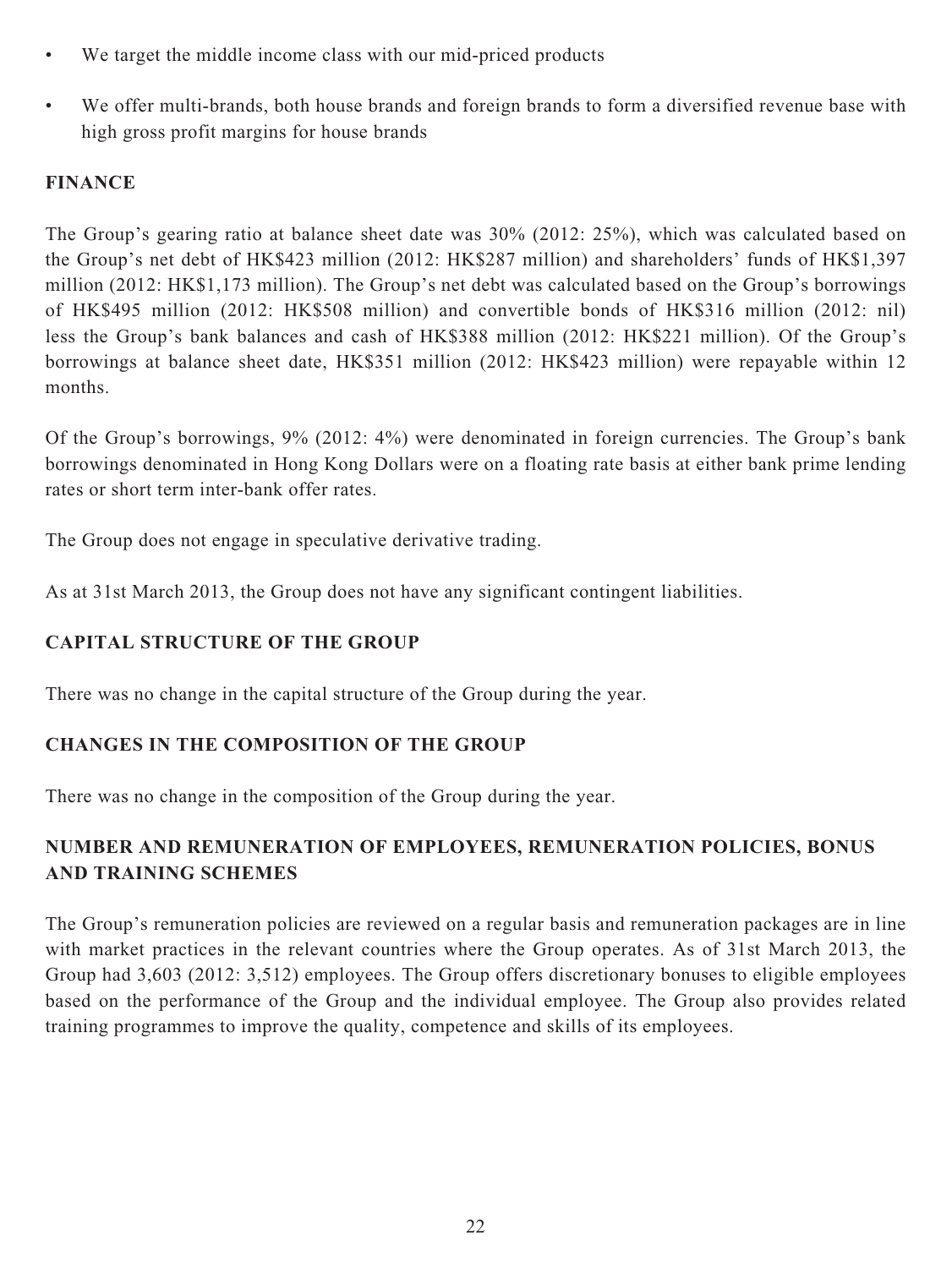## **DETAILS OF THE CHARGES ON GROUP ASSETS**

At 31st March 2013, certain of the Group's property, plant and equipment amounting to HK\$285 million (2012: HK\$193 million) and leasehold land amounting to HK\$10 million (2012: HK\$21 million) were pledged to secure banking facilities granted to the Group. At 31st March 2013, no investment property (2012: HK\$66 million) was pledged.

# **CLOSURE OF REGISTER OF MEMBERS**

To determine entitlement to attend and vote at the forthcoming Annual General Meeting on 9th August 2013 (Friday), the Register of Members of the Company will be closed from 6th August 2013 (Tuesday) to 9th August 2013 (Friday) both days inclusive ("First Book Close"), during which period no transfer of shares will be effected.

To qualify for the entitlement to the proposed final dividend and special dividend for the year ended 31st March 2013, the Register of Members of the Company will be closed from 15th August 2013 (Thursday) to 19th August 2013 (Monday) both days inclusive ("Second Book Close"), during which period no transfer of shares will be effected.

All transfers accompanied by the relevant share certificates must be lodged with the Company's Hong Kong registrar, Computershare Hong Kong Investor Services Limited, Rooms 1712-1716, 17th Floor, Hopewell Centre, 183 Queen's Road East, Hong Kong for registration no later than 4:30 p.m. on 5th August 2013 (Monday) for the First Book Close and on 14th August 2013 (Wednesday) for the Second Book Close. The final dividend and special dividend will be payable on 6th September 2013 (Friday).

# **PURCHASE, SALE OR REDEMPTION OF LISTED SECURITIES**

The Company has not redeemed any of its shares during the period. Neither the Company nor any of its subsidiaries has purchased or sold any of the Company's shares during the year.

# **CORPORATE GOVERNANCE**

During the year ended 31st March 2013, the Company has complied with the code provisions of the Code on Corporate Governance Practices (the "Code Provisions") as set out in Appendix 14 of the Rules Governing the Listing of Securities on The Stock Exchange of Hong Kong Limited ("Listing Rules"), except for the following deviations:

## **Code Provision A.2.1**

Under Code Provision A.2.1, the roles of Chairman and chief executive officer ("CEO") should be separate and should not be performed by the same individual. Under the current organisation structure of the Group, Mr. Joseph C.C. Wong is both Chairman and CEO. The Company believes that vesting the roles of both Chairman and CEO in Mr. Joseph C.C. Wong has the benefit of ensuring consistent leadership within the Group thus enabling more effective and efficient strategic planning for the Group. The Board of directors (the "Board") also believes that the balance of power and authority will not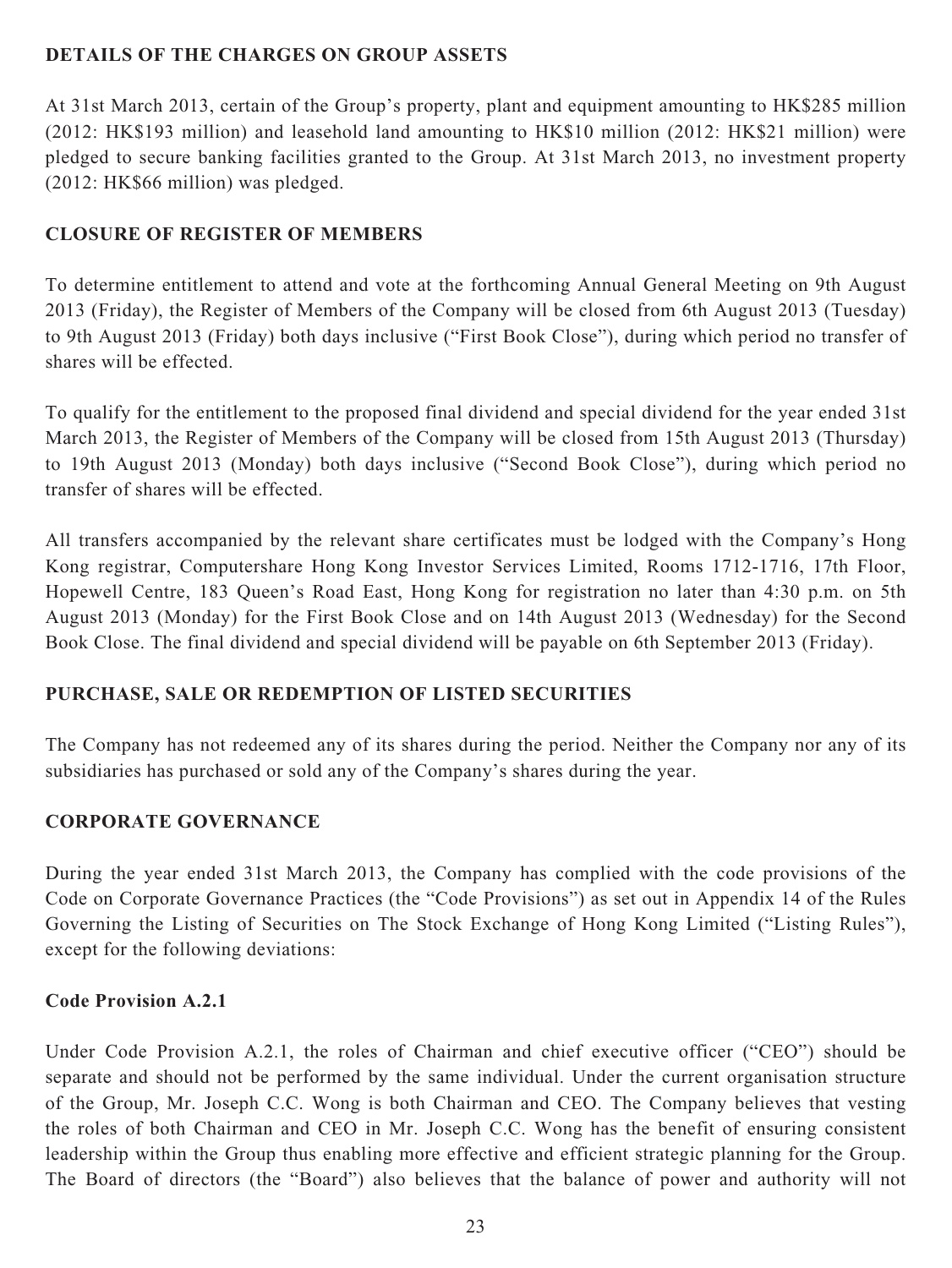be compromised and is adequately ensured by the existing Board which comprises experienced and competent individuals with two-thirds of the Board comprising of non-executive and independent nonexecutive directors.

## **Code Provision A.4.2**

Under Code Provision A.4.2, every director, including those appointed for a specific term, should be subject to retirement by rotation at least once every three years. Not all directors of the Company retire strictly under Code Provision A.4.2 but in accordance with the Company's Bye-Laws. Bye-Law 110(A) stipulates that one-third of the directors of the Company who have been longest serving in office since their last election, except the Chairman or CEO, shall retire from office by rotation at each annual general meeting.

## **Code Provision B.1.3**

This Code Provision deals with the terms of reference of a remuneration committee. The Company has adopted the terms of reference under Code Provision B.1.3 except that the terms of reference do not include reviewing and determining the remuneration packages of senior management. The Company believes that the remuneration packages of senior management should be the responsibility of the executive directors as they are in a better position to appraise the performance of senior management.

## **Code Provision E.1.2**

Under the first part of Code Provision E.1.2, the Chairman of the Board should attend annual general meetings. The Chairman of the Board was unable to attend the annual general meeting of the Company held on 23rd August 2012 but two independent non-executive directors including the chairman of the Audit Committee were present.

## **Strategy Committee**

On 17th December 2012, a Strategy Committee comprising of three executive directors, namely, Mr. Joseph C.C. Wong (Chairman of the Strategy Committee, Group Chairman and CEO), Mr. Vincent Lau Tak Bui (Group Chief Operating Officer) ("COO") and Mr. Anthony Chu Kai Wah (resignation effective from 2nd July 2013) and two non-executive directors, namely, Ms. Mary Ma Xuezheng and Mr. Alex Wong Yu Tsang was set up. The Committee held meetings on 15th January 2013, 5th March 2013, 30th April 2013 and 11th June 2013 to provide recommendations to the Board on changes to the Group's organisational structure; formulate key performance indicators for the Group's businesses, annual budgets; and to advise the Board on strategic matters as thought fit and necessary for the expansion and future development of the Group.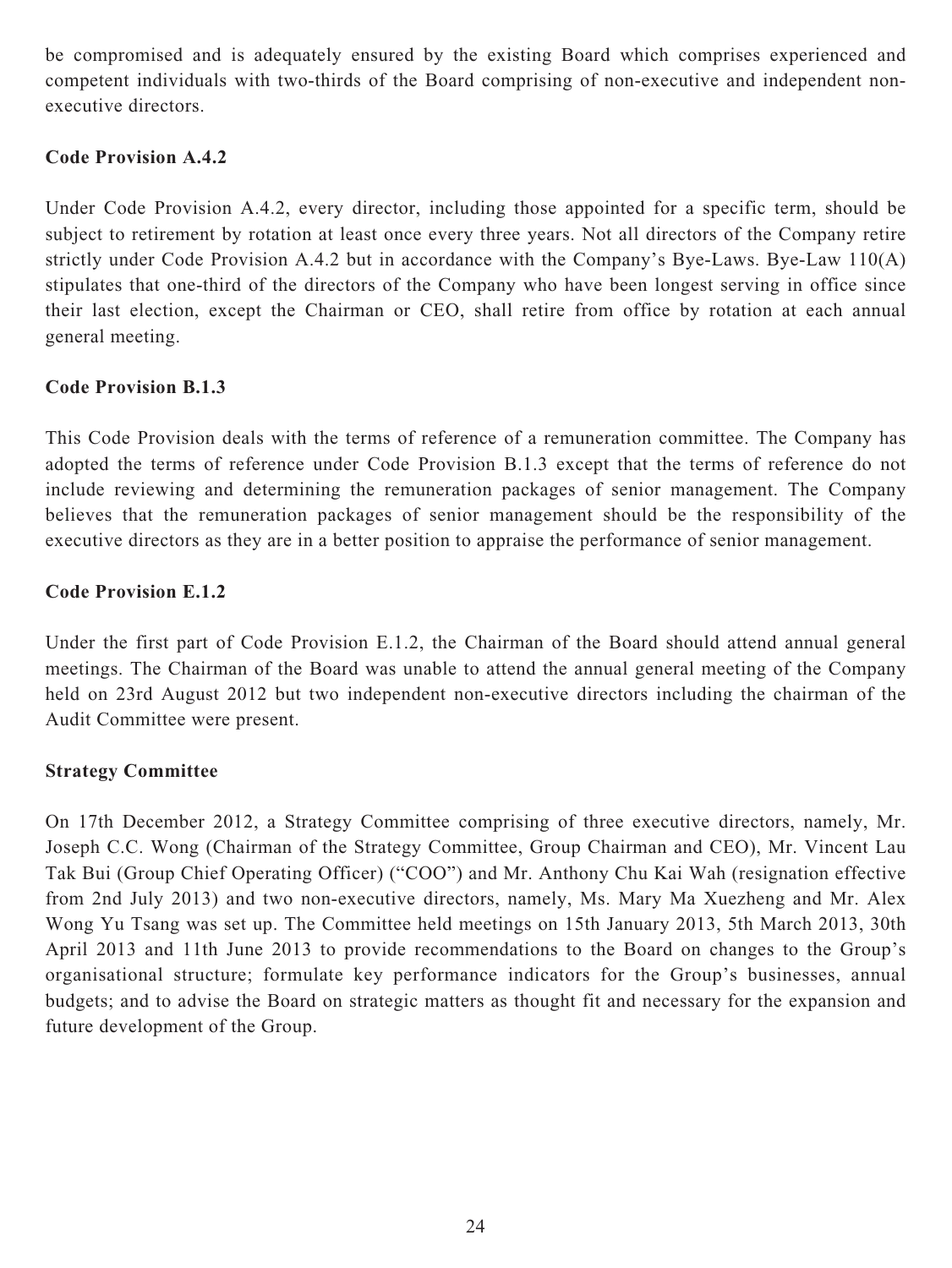### **Audit Committee**

The Audit Committee comprises of three independent non-executive directors, namely, Mr. Nelson Wu Chun Sang (Chairman of the Audit Committee), Professor Lawrence Wu Chi Man and Dr. Agnes Kwong Yi Hang and two non-executive directors, namely, Ms. Mary Ma Xuezheng and Mr. Alex Wong Yu Tsang. The principal responsibilities of the Audit Committee include the review and supervision of the Group's financial reporting process and internal controls. The Committee held meetings on 19th June 2012, 22nd November 2012, 21st March 2013 and 19th June 2013 to discuss matters, including, the Group's audit service plan, the review of accounting principles and practices adopted by the Group and other financial reporting matters; to ensure the completeness, accuracy and fairness of the financial statements of the Company; to discuss the effectiveness of the systems of internal control throughout the Group including the adequacy of resources, qualifications and experience of staff of the Company's accounting and financial reporting function and their training programmes and budget; to review all significant business affairs managed by the executive directors in particular on continuing connected transactions and to review the Group's results for the years ended 31st March 2012 and 2013 and interim results for 2012/2013 before they were presented to the Board for approval.

#### **Remuneration Committee**

The Remuneration Committee comprises of Professor Lawrence Wu Chi Man (Chairman of the Remuneration Committee), Mr. Nelson Wu Chun Sang, Dr. Agnes Kwong Yi Hang (all independent non-executive directors), Ms. Mary Ma Xuezheng (non-executive director) and Mr. Joseph C.C. Wong (Group Chairman and CEO). The Committee held meetings on 27th June 2012 and 19th June 2013 to conduct annual salary reviews of the basic salaries of its executive directors and the determination of the annual bonus scheme for FY13/14 for its executive directors.

#### **Nomination Committee**

The Nomination Committee comprises of Mr. Joseph C.C. Wong (Chairman of the Nomination Committee, Group Chairman and CEO), three independent non-executive directors, namely, Professor Lawrence Wu Chi Man, Mr. Nelson Wu Chun Sang, Dr. Agnes Kwong Yi Hang and non-executive director Mr. Alex Wong Yu Tsang. The Committee held meetings on 7th December 2012, 21st March 2013 and 19th June 2013 to review the structure, size and composition of the Board, discuss the Company's policy on board diversity, and recommend Ms. Mary Ma Xuezheng and Mr. Alex Wong Yu Tsang to be appointed as non-executive directors and Mr. Wallace Kwan Chi Kin to be appointed as an executive director of the Company.